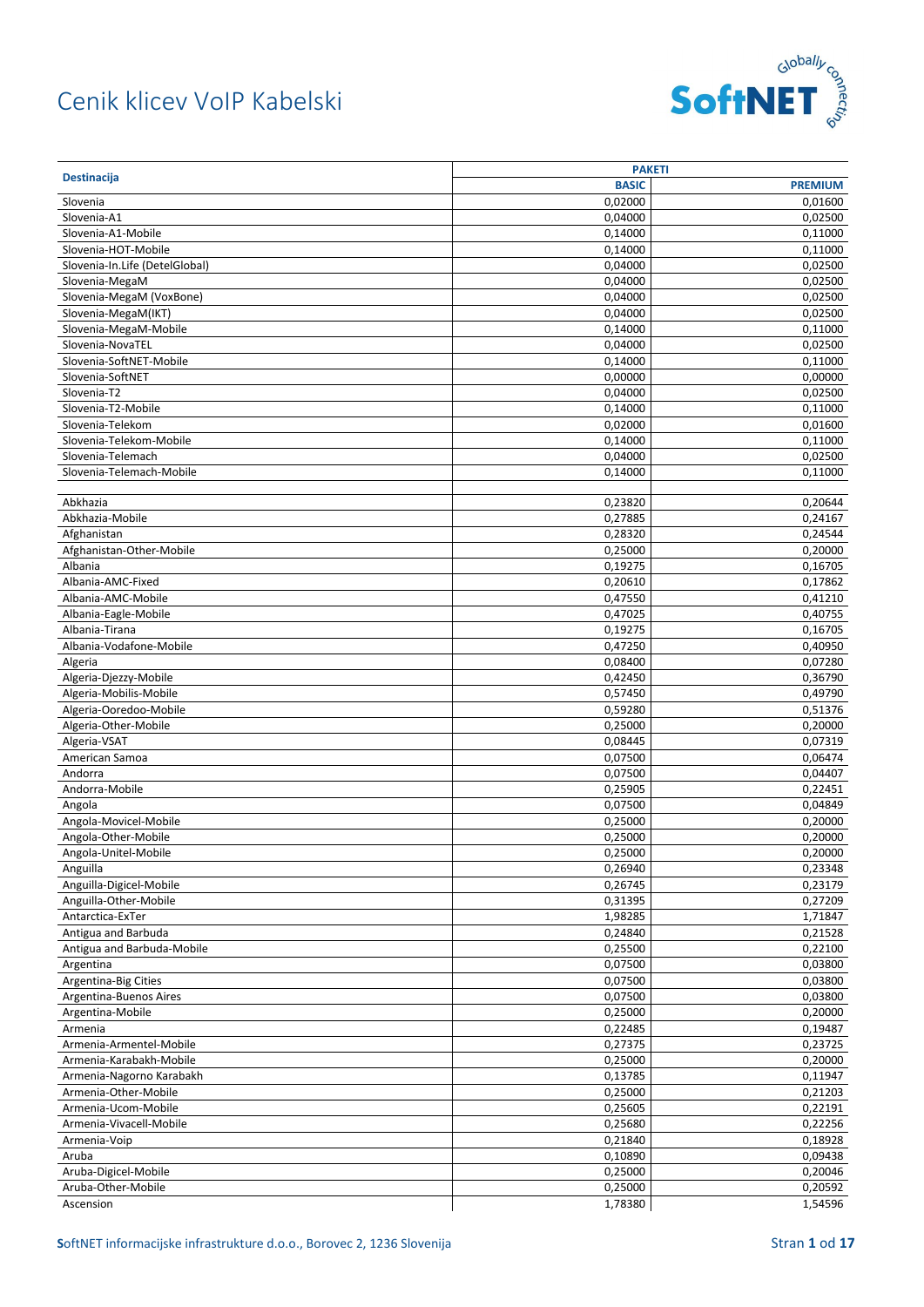

| Australia                         | 0,07500 | 0,03800            |
|-----------------------------------|---------|--------------------|
| Australia-Exter                   | 0,07500 | 0,03800            |
| Australia-Lyca-Mobile             | 0,25000 | 0,20000            |
| Australia-Optus-Mobile            | 0,25000 | 0,20000            |
| Australia-Other-Mobile            | 0,25000 | 0,20000            |
| Australia-Satellite               | 2,85945 | 2,47819            |
| Australia-Sidney                  | 0,07500 | 0,03800            |
| Australia-Special Services        | 0,07500 | 0,04420            |
| Australia-Telstra-Mobile          | 0,25000 | 0,20000            |
| Australia-Value Added Service     | 0,07500 | 0,03800            |
| Australia-Vodafone-Mobile         | 0,25000 | 0,20000            |
| Austria                           | 0,07500 | 0,04375            |
| Austria-A1-Mobile                 | 0,25000 | 0,20000            |
| Austria-Directory                 | 0,20000 | 0,17500            |
| Austria-H3G-Mobile                | 0,25000 | 0,20000            |
| Austria-Hutchison-Mobile          | 0,25000 | 0,21125            |
| Austria-Other-Mobile              | 0,25000 | 0,20000            |
| <b>Austria-Personal Services</b>  | 0,23200 | 0,20300            |
| <b>Austria-Premium Services</b>   | 0,20840 | 0,18235            |
| Austria-Private Networks          | 0,07500 | 0,04375            |
| <b>Austria-Regulated Services</b> | 0,35800 | 0,31325            |
| Austria-Tele2-Mobile              | 0,25000 | 0,20000            |
| Austria-T-Mobile-Mobile           | 0,25000 | 0.20000            |
| Austria-Vienna                    | 0,07500 | 0,04375            |
|                                   | 0,24495 |                    |
| Azerbaijan                        |         | 0,21229<br>0,31746 |
| Azerbaijan-AzerCell-Mobile        | 0,36630 |                    |
| Azerbaijan-Other-Mobile           | 0,34095 | 0,29549            |
| Azerbaijan-Special Services       | 0,37950 | 0,32890            |
| <b>Bahamas</b>                    | 0,07500 | 0,05538            |
| Bahamas-Mobile                    | 0,25000 | 0,20000            |
| <b>Bahrain</b>                    | 0,17190 | 0,14898            |
| Bahrain-Batelco-Mobile            | 0,25000 | 0,20000            |
| <b>Bahrain-Premium Services</b>   | 0,15165 | 0,13143            |
| Bahrain-Viva-Mobile               | 0,25000 | 0,20000            |
| Bahrain-Zain-Mobile               | 0,25000 | 0,20000            |
| Bangladesh                        | 0,07500 | 0,05200            |
| Bangladesh-Dhaka                  | 0,07500 | 0,05200            |
| Bangladesh-Mobile                 | 0,25000 | 0,20000            |
| <b>Barbados</b>                   | 0,27165 | 0,23543            |
| Barbados-Digicel-Mobile           | 0,30060 | 0,26052            |
| Barbados-Other-Mobile             | 0,27240 | 0,23608            |
| BebbiCell(Global Networks)        | 2,04300 | 1,77060            |
| <b>Belarus</b>                    | 0.41085 | 0,35607            |
| Belarus-BelTel-Mobile             | 0,41085 | 0,35607            |
| Belarus-Minsk                     | 0,41085 | 0,35607            |
| Belarus-MTS-Mobile                | 0,41085 | 0,35607            |
| Belarus-Other-Mobile              | 0,41085 | 0,35607            |
| <b>Belarus-Special Services</b>   | 0,37860 | 0,32812            |
| Belarus-Velcom-Mobile             | 0,41085 | 0,35607            |
| Belgium                           | 0,07500 | 0,04200            |
| Belgium-KPN(Base)-Mobile          | 0,25000 | 0,20000            |
| Belgium-Lyca-Mobile               | 0,25000 | 0,20000            |
| Belgium-Orange-Mobile             | 0,25000 | 0,20000            |
| Belgium-Other-Mobile              | 0,50000 | 0,43750            |
| Belgium-Proximus-Mobile           | 0,25000 | 0,20000            |
| Belgium-Telenet-Mobile            | 0,25000 | 0,20000            |
| Belgium-Value Added Service       | 0,11550 | 0,10010            |
| Belize                            | 0,24165 | 0,20943            |
| Belize-Mobile                     | 0,26370 | 0,22854            |
| Benin                             | 0,29220 | 0,25324            |
| Benin-Moov-Mobile                 | 0,35160 | 0,30472            |
| Benin-MTN-Mobile                  | 0,31995 | 0,27729            |
| Benin-Other-Mobile                | 0,43800 | 0,37960            |
| Bermuda                           | 0,07500 | 0,05057            |
| Bermuda-Mobile                    | 0,25000 | 0,20000            |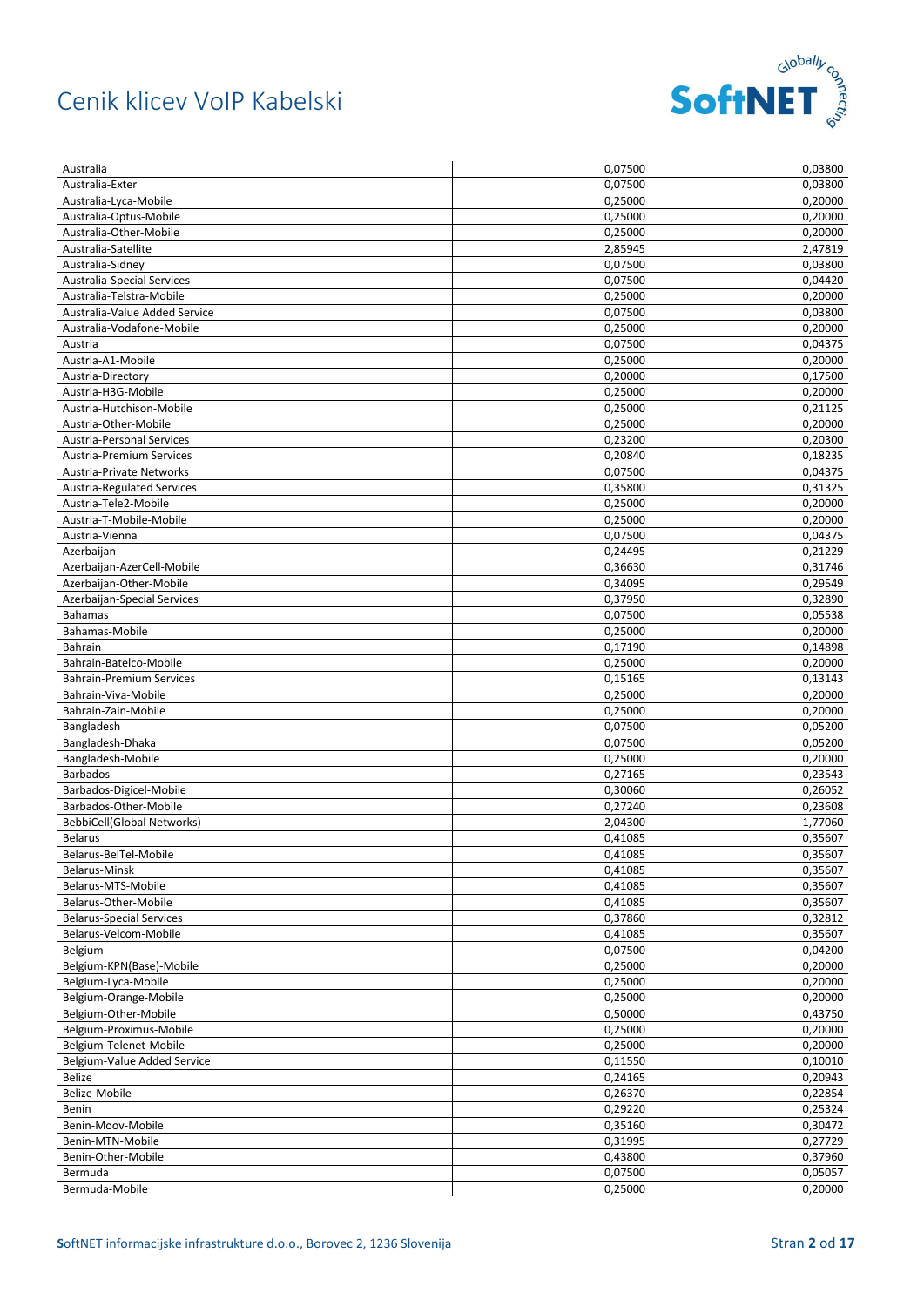

| <b>Bhutan</b>                              | 0,10770 | 0,09334 |
|--------------------------------------------|---------|---------|
| <b>Bhutan-Mobile</b>                       | 0,25000 | 0,20000 |
| <b>Bolivia</b>                             | 0,24180 | 0,20956 |
| <b>Bolivia-Cities &amp; EAccess</b>        | 0,14850 | 0,12870 |
| Bolivia-Entel-Mobile                       | 0,25000 | 0,20000 |
| Bolivia-Other-Mobile                       | 0,25000 | 0,20000 |
| Bosnia and Herzegovina-BHT                 | 0,18300 | 0,15860 |
| Bosnia and Herzegovina-BHT-Mobile          | 0,39225 | 0,33995 |
| Bosnia and Herzegovina-HTMostar            | 0,39225 | 0,33995 |
| Bosnia and Herzegovina-HTMostar-Mobile     | 0,39300 | 0,34060 |
| Bosnia and Herzegovina-Mtel-Mobile         | 0,43875 | 0,38025 |
| Bosnia and Herzegovina-OLO                 | 0,18600 | 0,16120 |
| Bosnia and Herzegovina-TSR                 | 0,18675 | 0,16185 |
| Botswana                                   | 0,13365 | 0,11583 |
| Botswana-Mascom-Mobile                     | 0,25000 | 0,20000 |
| Botswana-Orange-Mobile                     | 0,28560 | 0,24752 |
| Botswana-Other-Mobile                      | 0,25000 | 0,20000 |
| <b>Brazil</b>                              | 0,07500 | 0,03800 |
| <b>Brazil-Cities</b>                       | 0,07500 | 0,03800 |
| Brazil-Claro-Mobile                        | 0,25000 | 0,20000 |
| Brazil-Oi-Mobile                           | 0,25000 | 0,20000 |
| Brazil-Other-Mobile                        | 0,25000 | 0,20000 |
| Brazil-TIM-Mobile                          | 0,25000 | 0,20000 |
| Brazil-Vivo-Mobile                         | 0,25000 | 0.20000 |
| British Virgin Islands                     | 0,18870 | 0,16354 |
| British Virgin Islands-Digicel-Mobile      | 0,25000 | 0,20000 |
| British Virgin Islands-Other-Mobile        | 0,25000 | 0,20000 |
| <b>Brunei</b>                              | 0,07500 | 0,05057 |
| Brunei-Mobile                              | 0,25000 | 0,20000 |
| <b>Bulgaria</b>                            | 0,07500 | 0,03800 |
| <b>Bulgaria-Alternative Networks</b>       | 0,10410 | 0,09022 |
| Bulgaria-MTel-Mobile                       | 0,25000 | 0,20000 |
| Bulgaria-Other-Mobile                      | 0,25000 | 0,20000 |
| Bulgaria-Sofia                             | 0,07500 | 0,03800 |
| Bulgaria-Telenor-Mobile                    | 0,25000 | 0,20000 |
| Bulgaria-Vivacom-Mobile                    | 0,25000 | 0,20000 |
| Bulgaria-WiMax-4G                          | 0,09360 | 0,08112 |
| <b>Burkina Faso</b>                        | 0,42360 | 0,36712 |
| Burkina Faso-Orange-Mobile                 | 0,43950 | 0,38090 |
| Burkina Faso-Telecel-Mobile                | 0,37800 | 0,32760 |
| Burkina Faso-Telmob-Mobile                 | 0,41835 | 0,36257 |
| Burundi                                    | 0,61425 | 0,53235 |
| Burundi-Onatel-Mobile                      | 0,61425 | 0,53235 |
| Burundi-Other-Mobile                       | 0,74700 | 0,64740 |
| Burundi-UCom-Mobile                        | 0,61470 | 0,53274 |
| Cambodia                                   | 0,09600 | 0,08320 |
| Cambodia-Mobile                            | 0,25000 | 0,20000 |
| Cameroon                                   | 0,21180 | 0,18356 |
| Cameroon-MTN-Mobile                        | 0,39300 | 0,34060 |
| Cameroon-Orange-Mobile                     | 0,42000 | 0,36400 |
| Cameroon-Other-Mobile                      | 0,42000 | 0,36400 |
| Canada                                     | 0,07500 | 0,03800 |
| Canada-Directory Assistance                | 0,07500 | 0,03800 |
| Canada-NorthWest                           | 0,13980 | 0,12116 |
| Cape Verde                                 | 0,21825 | 0,18915 |
| Cape Verde-Mobile                          | 0,30555 | 0,26481 |
| Cayman Islands                             | 0,21210 | 0,18382 |
| Cayman Islands-Digicel-Mobile              | 0,25000 | 0,20000 |
| Cayman Islands-Other-Mobile                | 0,25000 | 0,20000 |
| Central African Republic                   | 0,41955 | 0,36361 |
| Central African Republic-Moov-Mobile       | 0,59175 | 0,51285 |
| Central African Republic-Nationlink-Mobile | 0,54420 | 0,47164 |
| Central African Republic-Orange-Mobile     | 0,35085 | 0,30407 |
| Central African Republic-Telecel-Mobile    | 0,66900 | 0,57980 |
| Chad                                       | 0,59355 | 0,51441 |
|                                            |         |         |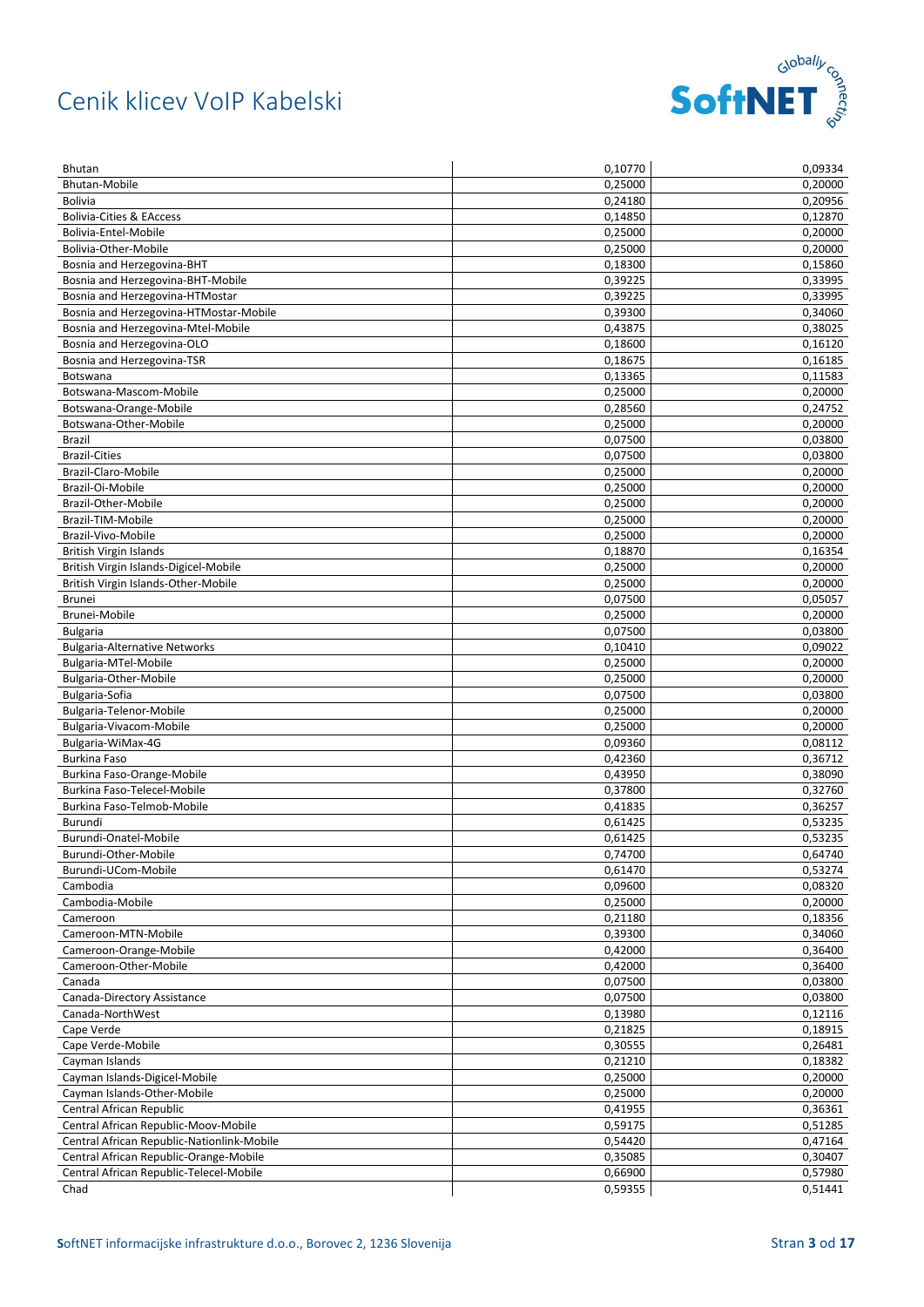

| Chad-Airtel-Mobile                     | 0,64800            | 0,56160            |
|----------------------------------------|--------------------|--------------------|
| Chad-Other-Mobile                      | 0,64095            | 0,55549            |
| Chad-Tigo-Mobile                       | 0.58950            | 0,51090            |
| Chile                                  | 0,07500            | 0,03800            |
| Chile-Easter Island                    | 0,69420            | 0,60164            |
| Chile-Other-Fixed                      | 0,78090            | 0,67678            |
| Chile-Other-Mobile                     | 0,25000            | 0,20000            |
| Chile-Santiago                         | 0,07500            | 0,03800            |
| China                                  | 0,07500            | 0,03800            |
| China-China Telecom-Mobile             | 0,25000            | 0,20000            |
| China-Other-Mobile                     | 0,25000            | 0,20000            |
| China-Unicom-Mobile                    | 0,25000            | 0,20000            |
| Colombia                               | 0,07500            | 0,04420            |
| Colombia-Bogota                        | 0,07500            | 0,03800            |
| Colombia-Cali                          | 0,07500            | 0,03861            |
| Colombia-Comcel-Mobile                 | 0,25000            | 0,20000            |
| Colombia-Medellin                      | 0,07500            | 0,03800            |
| Colombia-Movistar-Mobile               | 0,25000            | 0,20000            |
| Colombia-OLO                           | 0,07500            | 0,03913            |
| Colombia-Other-Cities                  | 0,07500            | 0,03800            |
| Colombia-Other-Mobile                  | 0,25000            | 0,20000            |
| Colombia-Tigo-Mobile                   | 0,25000            | 0,20000            |
| Comoros                                | 0,50820            | 0,44044            |
| Comoros-Mobile                         | 0,52965            | 0,45903            |
| Comoros-Value Added Service            |                    |                    |
|                                        | 0,46245<br>0,51525 | 0,40079            |
| Congo                                  |                    | 0,44655            |
| Congo-Airtel-Mobile                    | 0,59820            | 0,51844            |
| Congo-Azur-Mobile                      | 0,44145            | 0,38259            |
| Congo-MTN-Mobile                       | 0,49050            | 0,42510            |
| Congo-Other-Mobile                     | 0,50955            | 0,44161            |
| Congo-Warid-Mobile                     | 0,62820            | 0,54444            |
| Cook Islands                           | 1,10445            | 0,95719            |
| Costa Rica                             | 0,07500            | 0,05694            |
| Costa Rica-Claro-Mobile                | 0,25000            | 0,20000            |
| Costa Rica-Movistar-Mobile             | 0,25000            | 0,20000            |
| Costa Rica-Other-Mobile                | 0,25000            | 0,20000            |
| Croatia                                | 0,07500            | 0,03800            |
| Croatia-Other                          | 0,18225            | 0,15795            |
| Croatia-Tele2-Mobile                   | 0,25000            | 0,20000            |
| Croatia-T-Mobile                       | 0,25000            | 0,20000            |
| Croatia-Vipnet-Mobile                  | 0,25000            | 0,20000            |
| Croatia-Zagreb                         | 0,07500            | 0,03800            |
| Cuba                                   | 0,79905            | 0,69251            |
| Cuba-Guantanamo                        | 0,91845            | 0,79599            |
| Cuba-Mobile                            | 0,82290            | 0,71318            |
| Cyprus                                 | 0,08800            | 0,07700            |
| Cyprus-Cyta-Mobile                     | 0,25000            | 0,20000            |
| Cyprus-MTN(Areeba)-Mobile              | 0,25000            | 0,20000            |
| Cyprus-Other-Mobile                    | 0,25000            | 0,20000            |
| Cyprus-PrimeTel-Mobile                 | 0,25000            | 0,20000            |
| <b>Cyprus-Special Services</b>         | 0,15300            | 0,13260            |
| Czech Republic                         | 0,07500            | 0,04375            |
| Czech Republic-O2-Mobile               | 0,25000            | 0,20000            |
| Czech Republic-Other-Mobile            | 0,25000            | 0,20000            |
| Czech Republic-Prague                  | 0,07500            | 0,04375            |
| <b>Czech Republic-Special Services</b> | 0,07500            | 0,03800            |
| Czech Republic-T-Mobile-Mobile         | 0,25000            | 0,20000            |
| Czech Republic-Vodafone-Mobile         | 0,25000            | 0,20000            |
| Denmark                                | 0,07500            | 0,03800            |
| Denmark-Hi3G-Mobile                    | 0,25000            | 0,20000            |
| Denmark-Lyca-Mobile                    |                    | 0,20000            |
| Denmark-Other-Mobile                   | 0,25000            |                    |
|                                        | 0,25000            | 0,20000            |
| Denmark-TDC-Mobile                     |                    |                    |
| Denmark-Telenor-Mobile                 | 0,25000<br>0,25000 | 0,20000<br>0,20000 |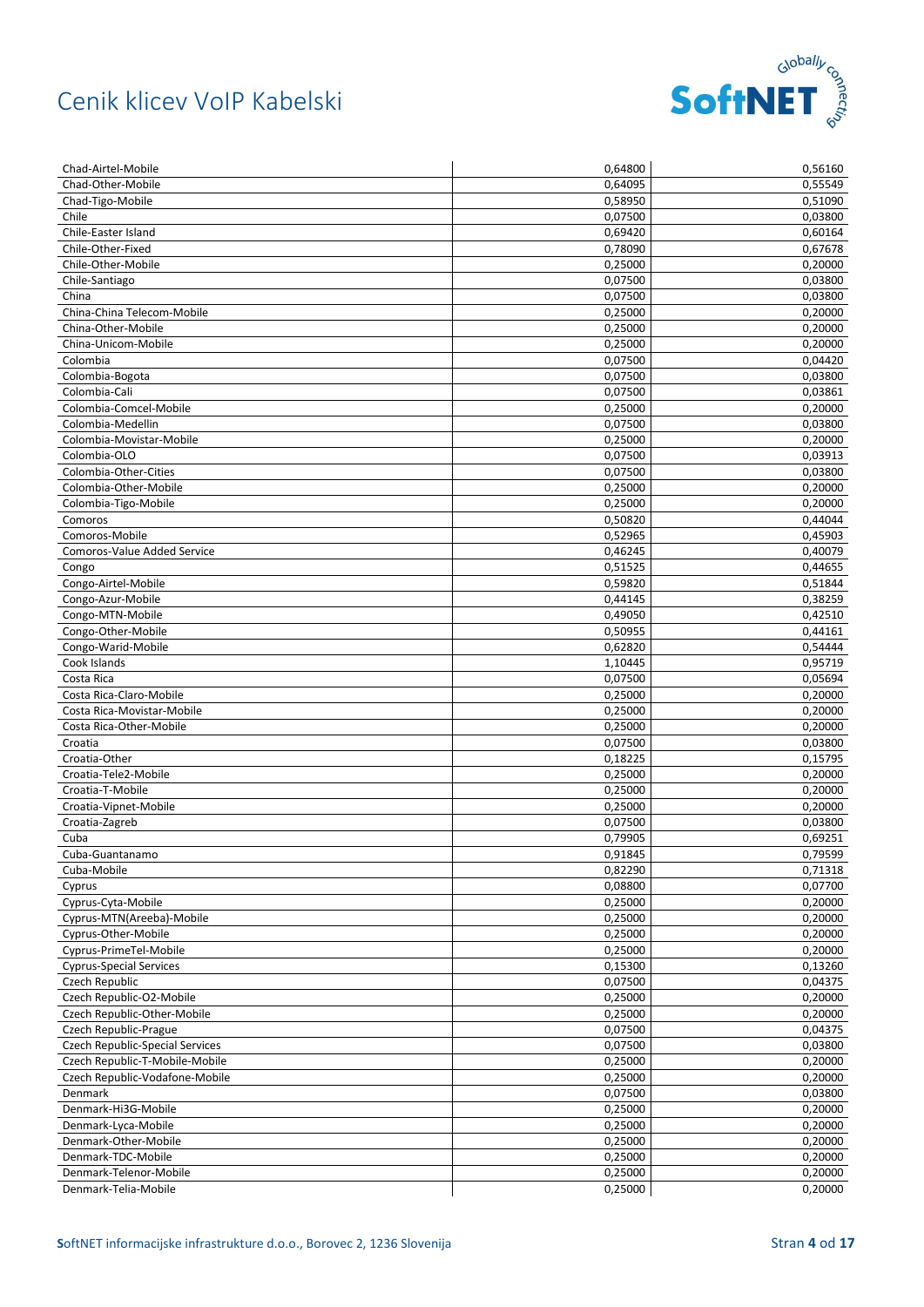

| Diego Garcia                    | 1,30410              | 1,13022 |
|---------------------------------|----------------------|---------|
| Diibouti                        | 0,36405              | 0,31551 |
| Djibouti-Mobile                 | 0.35895              | 0,31109 |
| Dominica                        | 0,22215              | 0,19253 |
| Dominica-Digicel-Mobile         | 0,25000              | 0,20000 |
| Dominican Republic              | 0,09780              | 0,08476 |
| Dominican Republic-Mobile       | 0,25000              | 0,20000 |
| Dominica-Other-Mobile           | 0,28275              | 0,24505 |
| DR Congo                        | 0,55800              | 0,48360 |
| DR Congo-Airtel-Mobile          | 0,48825              | 0,42315 |
| DR Congo-Orange-Mobile          | 0,47730              | 0,41366 |
| DR Congo-Other-Mobile           | 0,55800              | 0,48360 |
| DR Congo-Vodacom-Mobile         | 0,39285              | 0,34047 |
| East Timor                      | 0,46575              | 0,40365 |
| East Timor-Mobile               | 0,31950              | 0,27690 |
| Ecuador                         | 0,15990              | 0,13858 |
| Ecuador-Claro-Mobile            | 0,25000              | 0,20000 |
| Ecuador-Movistar-Mobile         | 0,27120              | 0,23504 |
| Ecuador-Other-Mobile            | 0,25515              | 0,22113 |
| Egypt                           | 0,16275              | 0,14105 |
| Egypt-Etisalat-Mobile           | 0,25000              | 0,20000 |
| Egypt-Orange-Mobile             | 0,25000              | 0,20000 |
| Egypt-Vodafone-Mobile           | 0,25000              | 0,20000 |
| El Salvador                     | 0,25545              | 0,22139 |
|                                 |                      |         |
| El Salvador-Claro-Mobile        | 0,25000              | 0,20000 |
| El Salvador-Other-Mobile        | 0,25000              | 0,20000 |
| El Salvador-Tigo-Mobile         | 0,25000              | 0,20000 |
| <b>Equatorial Guinea</b>        | 0,52485              | 0,45487 |
| <b>Equatorial Guinea-Mobile</b> | 0,58800              | 0,50960 |
| Eritrea                         | 0,25530              | 0,22126 |
| Eritrea-Mobile                  | 0,25605              | 0,22191 |
| Estonia                         | 0,07500              | 0,03800 |
| Estonia-Elisa-Mobile            | 0,25000              | 0,20000 |
| Estonia-Other-Mobile            | 0,34920              | 0,30264 |
| Estonia-Reserved                | 0,07500              | 0,03800 |
| Estonia-Tele2-Mobile            | 0,25000              | 0,20000 |
| Estonia-Telia-Mobile            | 0,25000              | 0,20000 |
| Estonia-Top Connect-Mobile      | 0,42000              | 0,36750 |
| Ethiopia                        | 0,27180              | 0,23556 |
| Ethiopia-Mobile                 | 0,26400              | 0,22880 |
| <b>Falkland Islands</b>         | $\overline{1,85970}$ | 1,61174 |
| Faroe Islands                   | 0,07500              | 0,04420 |
| Faroe Islands-Mobile            | 0,25000              | 0,20000 |
| Fiji                            | 0,29865              | 0,25883 |
| Fiji-Other-Mobile               | 0,31635              | 0,27417 |
| Finland                         | 0,08000              | 0,07000 |
| Finland-Aaland-Mobile           | 0,25000              | 0,20000 |
| Finland-Corporate Networks      | 0,08560              | 0,07490 |
| Finland-DNA-Mobile              | 0,25000              | 0,20000 |
| Finland-Elisa-Mobile            | 0,25000              | 0,20000 |
| Finland-Finnet-Mobile           | 0,25000              | 0,20000 |
| Finland-Helsinki                | 0,08000              | 0,07000 |
| Finland-Other-Mobile            | 0,25000              | 0,20000 |
| <b>Finland-Premium Services</b> | 0,09800              | 0,08575 |
| Finland-Sonera-Mobile           | 0,25000              | 0,20000 |
| France                          | 0,07500              | 0,03800 |
| France-Bouygues-Mobile          | 0,25000              | 0,20000 |
| France-Free-Mobile              | 0,25000              | 0,20000 |
| France-Globalstar-Mobile        | 0,25000              | 0,20000 |
| France-Lyca-Mobile              | 0,25000              | 0,20000 |
| France-OLO                      | 0,07500              | 0,03800 |
| France-Orange-Mobile            | 0,25000              | 0,20000 |
| France-Other-Mobile             | 0,25000              | 0,20000 |
| France-SFR-Mobile               | 0,25000              | 0,20000 |
| <b>France-Special Services</b>  | 0,39840              | 0,34528 |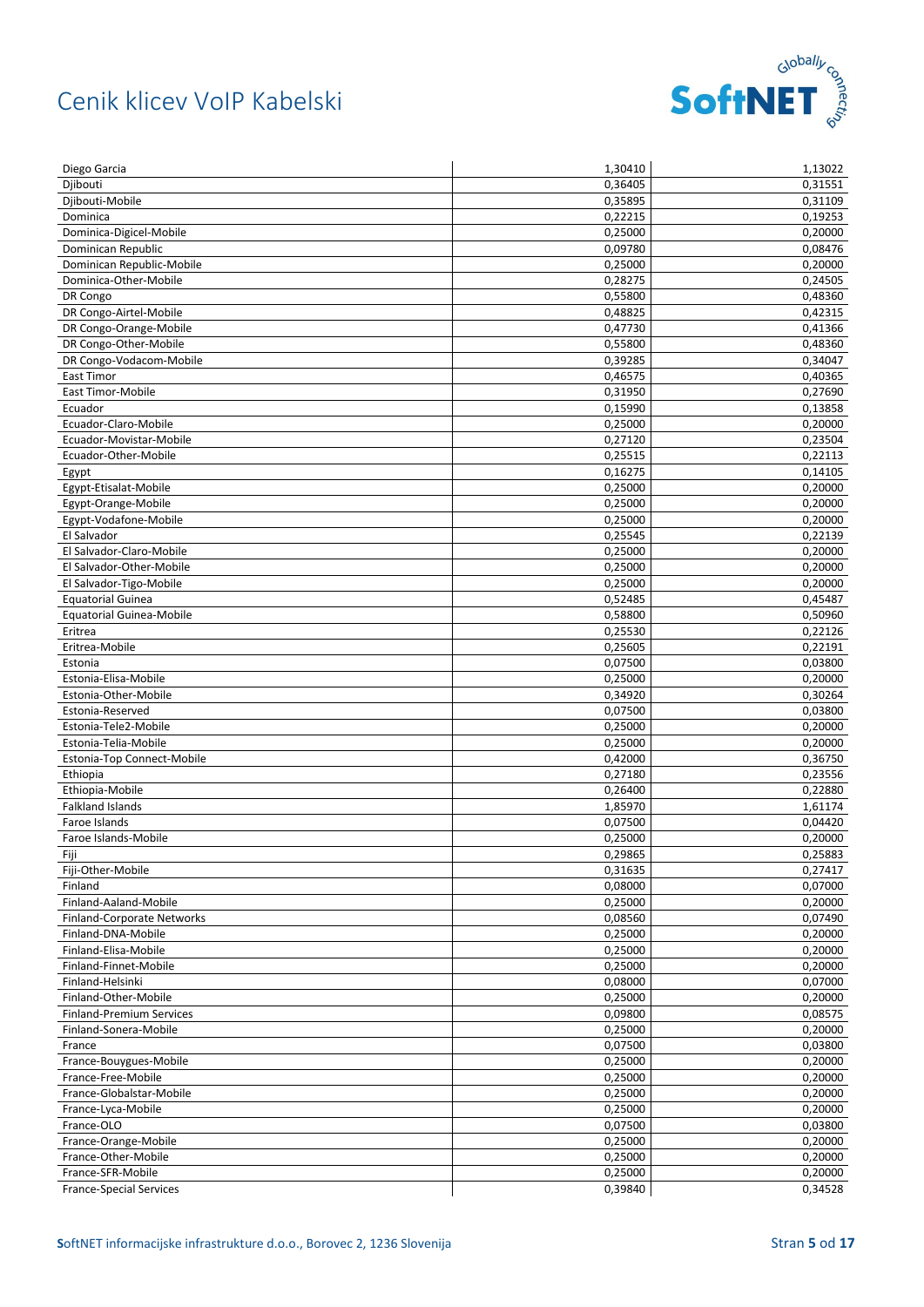

| French Guiana                              | 0,07500            | 0,03800            |
|--------------------------------------------|--------------------|--------------------|
| French Guiana-Mobile                       | 0,29280            | 0,25376            |
| French Polynesia                           | 0,21645            | 0,18759            |
| French Polynesia-Mobile                    | 0,27720            | 0,24024            |
| Gabon                                      | 0,44100            | 0,38220            |
| Gabon-Airtel-Mobile                        | 0,47895            | 0,41509            |
| Gabon-Azur-Mobile                          | 0,83700            | 0,72540            |
| Gabon-Moov-Mobile                          | 0,44310            | 0,38402            |
| Gabon-Other-Mobile                         | 0,49950            | 0,43290            |
| Gambia                                     | 0,82965            | 0,71903            |
| Gambia-Special Services                    | 0,82965            | 0,71903            |
| Georgia                                    | 0,32250            | 0,27950            |
| Georgia-Abkhazia                           | 0,20550            | 0,17810            |
| Georgia-Geocell-Mobile                     | 0,35310            | 0,30602            |
| Georgia-MagtiCom-CDMA-Mobile               | 0,25000            | 0,20000            |
| Georgia-MagtiCom-Mobile                    | 0,35130            | 0,30446            |
| Georgia-Mobitel-Mobile                     | 0,36615            | 0,31733            |
| Georgia-Other-Mobile                       | 0,32250            | 0,27950            |
| Georgia-Silknet-Mobile                     | 0,32250            | 0,27950            |
| Georgia-Tbilisi                            | 0,20550            | 0,17810            |
| Germany                                    | 0,07500            | 0,03800            |
| Germany-Lyca-Mobile                        | 0,25000            | 0,20000            |
| Germany-National Voip                      | 0,07500            | 0,03800            |
| Germany-O2-Mobile                          | 0,25000            | 0,20000            |
| Germany-Other-Mobile                       | 0,25000            | 0,20000            |
| Germany-Personal Services                  | 0,07500            | 0,05486            |
| Germany-Reserved-Mobile                    | 0,25000            | 0,20000            |
| <b>Germany-Special Networks</b>            | 0,07500            | 0,03800            |
| Germany-Special Services                   | 0,07500            | 0,03800            |
| Germany-T-Mobile-Mobile                    | 0,25000            | 0,20000            |
| Germany-Vodafone-Mobile                    | 0,25000            | 0,20000            |
| Ghana                                      | 0,30450            | 0,26390            |
| Ghana-Airtel-Mobile                        | 0,29430            | 0,25506            |
| Ghana-Globacom-Mobile                      | 0,35985            | 0,31187            |
|                                            |                    |                    |
| Ghana-Kasapa-Mobile<br>Ghana-MTN-Mobile    | 0,29595            | 0,25649<br>0,28860 |
| Ghana-Other-Mobile                         | 0,33300<br>0,29535 | 0,25597            |
|                                            |                    |                    |
| Ghana-Tigo-Mobile<br>Ghana-Vodafone-Mobile | 0,29025            | 0,25155            |
|                                            | 0,27720            | 0,24024            |
| Gibraltar                                  | 0,07500            | 0,05070            |
| Gibraltar-Mobile                           | 0,25000            | 0,20000            |
| Global Mobile Satellite System Ellipso     | 5,26800            | 4,56560            |
| Globalstar                                 | 2,40300            | 2,08260            |
| Greece                                     | 0,07500            | 0,05075            |
| Greece-Athens                              | 0,07500            | 0,05075            |
| Greece-Cosmote-Mobile                      | 0,25000            | 0,20000            |
| Greece-Other-Mobile                        | 0,25000            | 0,20000            |
| Greece-Value Added Service                 | 0,07500            | 0,04940            |
| Greece-Vodafone-Mobile                     | 0,25000            | 0,20000            |
| Greece-Wind-Mobile                         | 0,25000            | 0,20000            |
| Greenland                                  | 0,07500            | 0,06032            |
| Greenland-Mobile                           | 0,25000            | 0,20000            |
| Grenada                                    | 0,26655            | 0,23101            |
| Grenada-Digicel-Mobile                     | 0,29445            | 0,25519            |
| Grenada-Other-Mobile                       | 0,25000            | 0,21294            |
| Guadeloupe                                 | 0,07500            | 0,03800            |
| Guadeloupe-Digicel-Mobile                  | 0,28950            | 0,25090            |
| Guadeloupe-Orange-Mobile                   | 0,29280            | 0,25376            |
| Guadeloupe-Other-Mobile                    | 0,29280            | 0,25376            |
| Guam                                       | 0,07500            | 0,03800            |
| Guam-Mobile                                | 0,25000            | 0,20000            |
| Guatemala                                  | 0,18180            | 0,15756            |
| Guatemala-Claro-Mobile                     | 0,25000            | 0,20000            |
| Guatemala-Movistar-Mobile                  | 0,25000            | 0,20000            |
| Guatemala-Other-Mobile                     | 0,25000            | 0,20000            |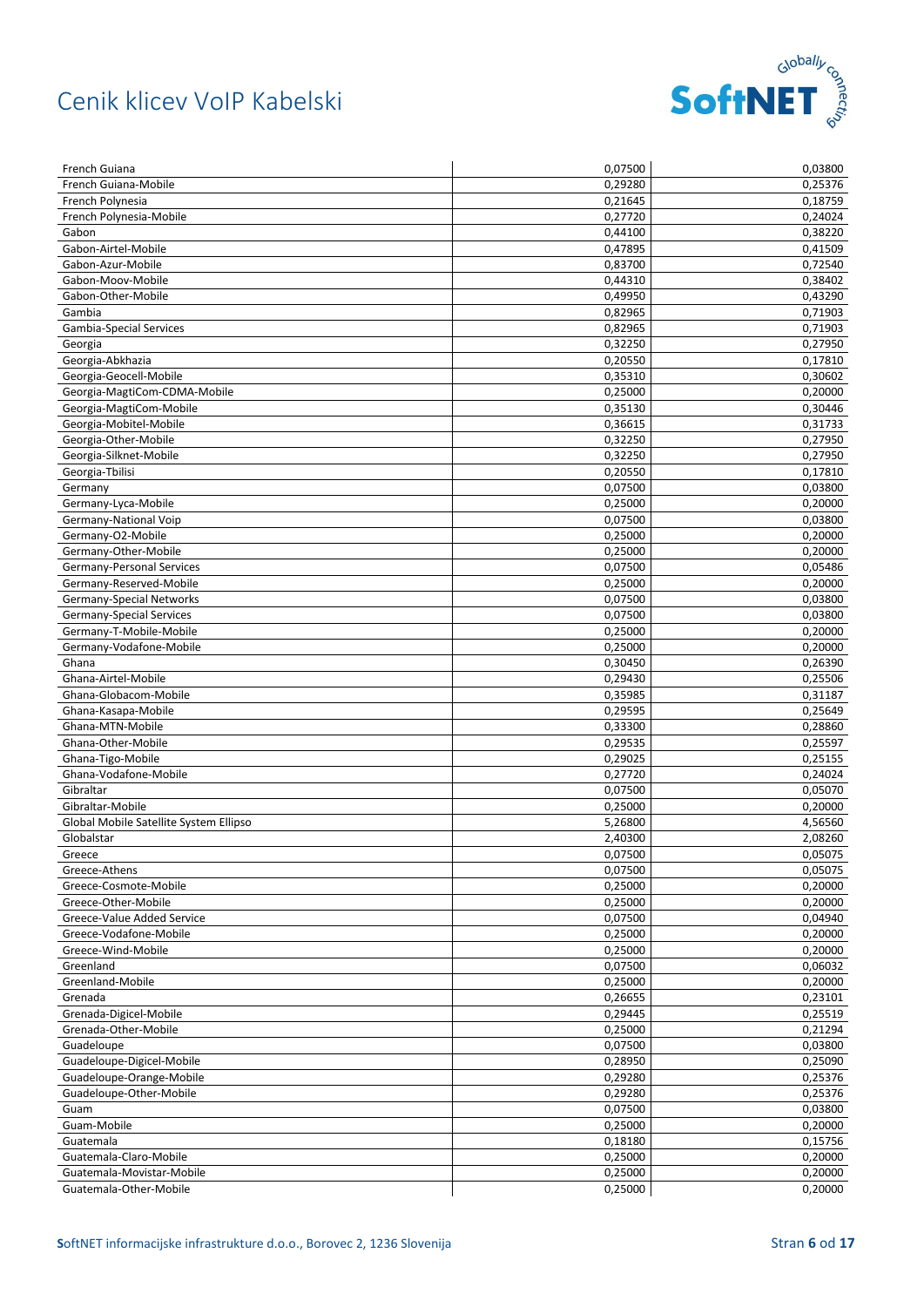

| Guatemala-Tigo-Mobile                        | 0,25000 | 0,20000 |
|----------------------------------------------|---------|---------|
| Guinea                                       | 0,64515 | 0,55913 |
| Guinea Bissau                                | 0,59985 | 0,51987 |
| Guinea Bissau-MTN-Mobile                     | 0,58500 | 0,50700 |
| Guinea Bissau-Orange-Mobile                  | 0,73680 | 0,63856 |
| Guinea Bissau-Other-Mobile                   | 0.54570 | 0,47294 |
| Guinea-Cellcom-Mobile                        | 0,64065 | 0,55523 |
| Guinea-Intercel-Mobile                       | 0,64050 | 0,55510 |
| Guinea-MTN-Mobile                            | 0,42825 | 0,37115 |
| Guinea-Orange-Mobile                         | 0,48435 | 0,41977 |
| Guinea-Other-Mobile                          | 0,52380 | 0,45396 |
| Guinea-SotelGui-Mobile                       | 0,52545 | 0,45539 |
| Guyana                                       | 0.26625 | 0,23075 |
| Guyana-Digicel-Mobile                        | 0,25000 | 0,20000 |
| Guyana-Other-Mobile                          | 0,26520 | 0,22984 |
| Haiti                                        | 0,40290 | 0,34918 |
| Haiti-Digicel-Mobile                         | 0,31950 | 0,27690 |
| Haiti-Natcom-Mobile                          | 0,31440 | 0,27248 |
| Haiti-Other-Mobile                           | 0,40290 | 0,34918 |
| Honduras                                     | 0,15450 | 0,13390 |
| Honduras-Claro-Mobile                        | 0,25000 | 0,20000 |
| Honduras-Digicel-Mobile                      | 0,25000 | 0,20000 |
| Honduras-Other-Mobile                        | 0,25000 | 0,20000 |
| Honduras-Tigo-Mobile                         | 0,25000 | 0,20000 |
| Hong Kong                                    | 0,07500 | 0,04043 |
| Hong Kong-Mobile                             | 0,25000 | 0,20000 |
| Hungary                                      | 0,07500 | 0,03800 |
| Hungary-Budapest                             | 0,07500 | 0,03800 |
| Hungary-Nomadic                              | 0,07845 | 0,06799 |
| Hungary-Pannon-Mobile                        | 0,25000 | 0,20000 |
| Hungary-Tesco-Mobile                         | 0,25000 | 0,20000 |
| Hungary-T-Mobile-Mobile                      | 0,25000 | 0,20000 |
| Hungary-UPC-Mobile                           | 0,25000 | 0,20000 |
| Hungary-Vodafone-Mobile                      | 0,25000 | 0,20000 |
| Iceland                                      | 0,07500 | 0,04589 |
| Iceland-Mobile                               | 0,25000 | 0,20000 |
| India                                        | 0,07500 | 0,04030 |
| India-BSNL-Mobile                            | 0,25000 | 0,20000 |
| India-Cities                                 | 0,07500 | 0,03800 |
| India-Other-Mobile                           | 0,25000 | 0,20000 |
| India-States                                 | 0,07500 | 0,03800 |
| Indonesia                                    | 0,09930 | 0,08606 |
| Indonesia-Indosat-Mobile                     | 0,25000 | 0,20000 |
| Indonesia-Jakarta                            | 0,07500 | 0,03800 |
| Indonesia-Other-Cities                       | 0,08985 | 0,07787 |
| Indonesia-Other-Mobile                       | 0,25000 | 0,20000 |
| Indonesia-Satellite                          | 0,49035 | 0,42497 |
| Indonesia-Surabaya                           | 0,07500 | 0,03965 |
| Indonesia-Telkomsel-Mobile                   | 0,25000 | 0,20000 |
| Indonesia-XL-Mobile                          | 0,25000 | 0,20000 |
| INMARSAT-BHSD                                | 8,41800 | 7,29560 |
| INMARSAT-BLand                               | 2,01135 | 1,74317 |
| INMARSAT-BMaritime                           | 2,47200 | 2,14240 |
| <b>INMARSAT-FHSD</b>                         | 6,68400 | 5,79280 |
| <b>INMARSAT-GAN</b>                          | 5,80800 | 5,03360 |
| INMARSAT-MLand                               | 1,48785 | 1,28947 |
| INMARSAT-MMaritime                           | 1,48785 | 1,28947 |
| INMARSAT-Other                               | 5,79300 | 5,02060 |
| International Networks-AeroMobile            | 7,24830 | 6,28186 |
| International Networks-DTAG                  | 0,17565 | 0,15223 |
| International Networks-EMSAT                 | 2,94300 | 2,55060 |
| <b>International Networks-United Nations</b> | 0,07500 | 0,03800 |
| Ipko-Mobile                                  | 0,52350 | 0,45370 |
| Iran                                         | 0,22260 | 0,19292 |
| Iran-MTN Irancell-Mobile                     | 0,25000 | 0,20000 |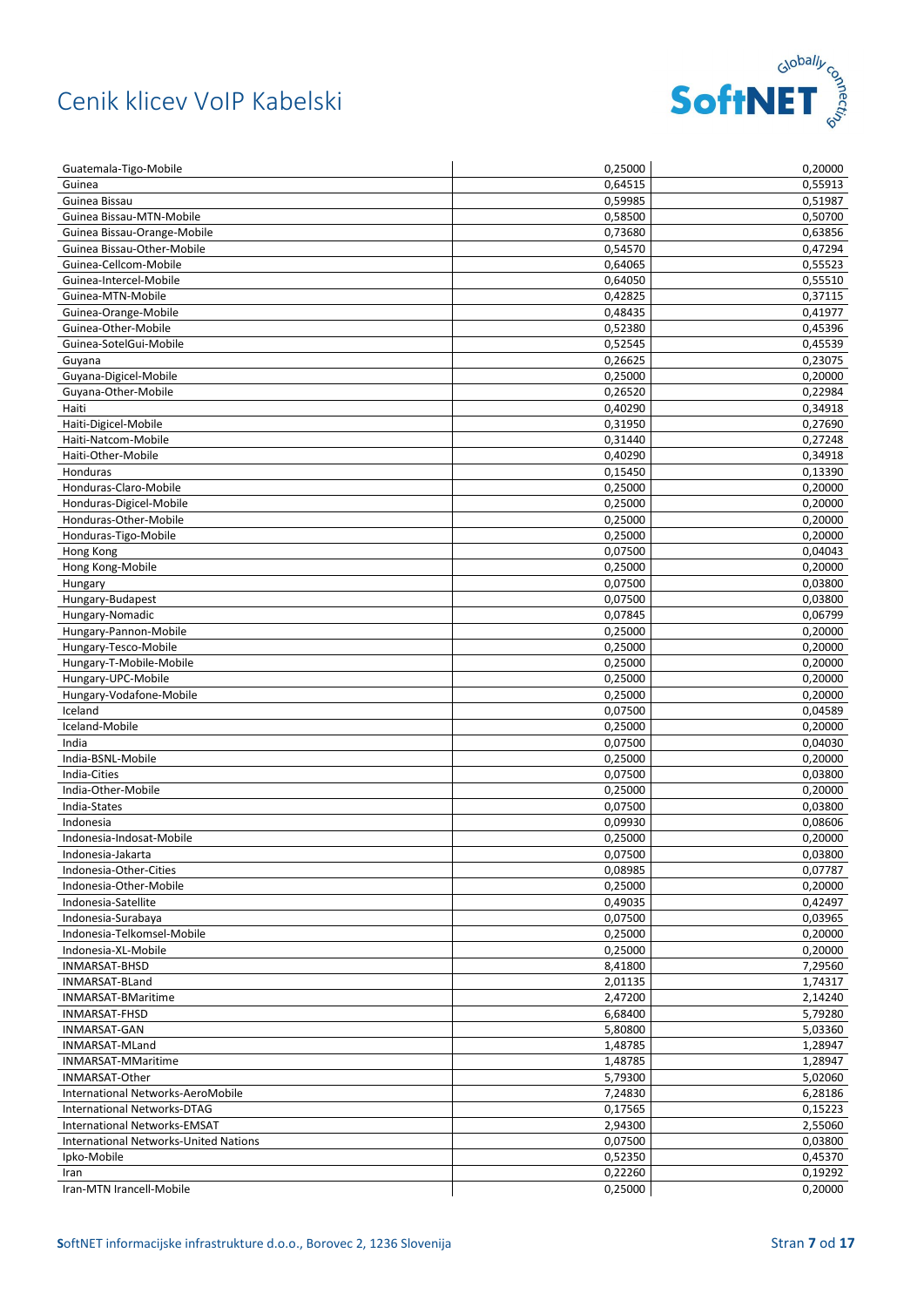

| 0,18825<br>0,16315<br>Iran-Teheran<br>0,18975<br>0,16445<br>Iraq<br>Iraq-Asiacell-Mobile<br>0,20000<br>0,25000<br>0,24544<br>0,28320<br>Iraq-Baghdad<br>0,20000<br>Iraq-Korek-Mobile<br>0,25000<br>0,24544<br>Iraq-Kurdistan<br>0,28320<br>0,25000<br>0,21307<br>Iraq-Mobitel-Mobile<br>Iraq-Other-Mobile<br>0,28320<br>0,24544<br>0,20000<br>Iraq-Zain-Mobile<br>0,25000<br>Ireland<br>0,03800<br>0,07500<br>Ireland-Dublin<br>0,07500<br>0,03800<br>0,20000<br>Ireland-H3G-Mobile<br>0,25000<br>0,20000<br>Ireland-Lyca-Mobile<br>0,25000<br>Ireland-Meteor-Mobile<br>0,25000<br>0,20000<br>Ireland-O2-Mobile<br>0,25000<br>0,20000<br>0,20000<br>Ireland-Other-Mobile<br>0,25000<br>Ireland-Special Services<br>0,13702<br>0,15810<br>Ireland-Tesco-Mobile<br>0,25000<br>0,20000<br>Ireland-Vodafone-Mobile<br>0,20000<br>0,25000<br>Iridium<br>4,89300<br>4,24060<br>Israel<br>0,07500<br>0,03800<br>Israel-Mobile<br>0,25000<br>0,20000<br>0,15704<br>Israel-Palestine<br>0,18120<br>Israel-Palestine-Mobile<br>0,20000<br>0,25000<br>0,03800<br>0,07500<br>Italy<br>0,25000<br>0,20000<br>Italy-BT-Mobile<br>Italy-Digi-Mobile<br>0,25000<br>0,20000<br>Italy-FastWeb-Mobile<br>0,25000<br>0,20000<br>Italy-H3G-Mobile<br>0,25000<br>0,20000<br>0,20000<br>Italy-Iliad-Mobile<br>0,25000<br>Italy-Kena-Mobile<br>0,25000<br>0,20000<br>0,20000<br>Italy-Lyca-Mobile<br>0,25000<br>0,44000<br>0,38500<br>Italy-Other-Mobile<br>Italy-Poste-Mobile<br>0,25000<br>0,20000<br>0,07500<br>0,03800<br>Italy-Rome<br>0,20000<br>Italy-TIM-Mobile<br>0,25000<br>0,20000<br>Italy-Vodafone-Mobile<br>0,25000<br>Italy-Wind-Mobile<br>0,25000<br>0,20000<br>0,37275<br>0,32305<br><b>Ivory Coast</b><br>0,29471<br>Ivory Coast-Moov-Mobile<br>0,34005<br>Ivory Coast-MTN-Fixed<br>0,35191<br>0,40605<br>Ivory Coast-MTN-Mobile<br>0,40425<br>0,35035<br>0,43800<br>0,37960<br>Ivory Coast-Orange-Mobile<br>0,58800<br>0,50960<br>Ivory Coast-Other-Mobile<br>0,21996<br>Jamaica<br>0,25380<br>Jamaica-Digicel-Mobile<br>0,25950<br>0,22490<br>0,22230<br>0,25650<br>Jamaica-Flow-Mobile<br>0,07500<br>0,03800<br>Japan<br>0,05603<br>Japan-IP<br>0,07500<br>0,20000<br>Japan-Other-Mobile<br>0,25000<br>0,15912<br>Jordan<br>0,18360<br>0,20000<br>Jordan-Orange-Mobile<br>0,25000<br>0,25000<br>0,20000<br>Jordan-Other-Mobile<br>0,25000<br>0,20000<br>Jordan-Umniah-Mobile<br>Jordan-Zain-Mobile<br>0,25000<br>0,20000<br>0,07500<br>0,04862<br>Kazakhstan<br>0,23062<br>Kazakhstan-Altel-Mobile<br>0,26610 |
|------------------------------------------------------------------------------------------------------------------------------------------------------------------------------------------------------------------------------------------------------------------------------------------------------------------------------------------------------------------------------------------------------------------------------------------------------------------------------------------------------------------------------------------------------------------------------------------------------------------------------------------------------------------------------------------------------------------------------------------------------------------------------------------------------------------------------------------------------------------------------------------------------------------------------------------------------------------------------------------------------------------------------------------------------------------------------------------------------------------------------------------------------------------------------------------------------------------------------------------------------------------------------------------------------------------------------------------------------------------------------------------------------------------------------------------------------------------------------------------------------------------------------------------------------------------------------------------------------------------------------------------------------------------------------------------------------------------------------------------------------------------------------------------------------------------------------------------------------------------------------------------------------------------------------------------------------------------------------------------------------------------------------------------------------------------------------------------------------------------------------------------------------------------------------------------------------------------------------------------------------------------------------------------------------------------------------------------------------------------------------------------------------------------------------------------------------------------------------------------------------------|
|                                                                                                                                                                                                                                                                                                                                                                                                                                                                                                                                                                                                                                                                                                                                                                                                                                                                                                                                                                                                                                                                                                                                                                                                                                                                                                                                                                                                                                                                                                                                                                                                                                                                                                                                                                                                                                                                                                                                                                                                                                                                                                                                                                                                                                                                                                                                                                                                                                                                                                            |
|                                                                                                                                                                                                                                                                                                                                                                                                                                                                                                                                                                                                                                                                                                                                                                                                                                                                                                                                                                                                                                                                                                                                                                                                                                                                                                                                                                                                                                                                                                                                                                                                                                                                                                                                                                                                                                                                                                                                                                                                                                                                                                                                                                                                                                                                                                                                                                                                                                                                                                            |
|                                                                                                                                                                                                                                                                                                                                                                                                                                                                                                                                                                                                                                                                                                                                                                                                                                                                                                                                                                                                                                                                                                                                                                                                                                                                                                                                                                                                                                                                                                                                                                                                                                                                                                                                                                                                                                                                                                                                                                                                                                                                                                                                                                                                                                                                                                                                                                                                                                                                                                            |
|                                                                                                                                                                                                                                                                                                                                                                                                                                                                                                                                                                                                                                                                                                                                                                                                                                                                                                                                                                                                                                                                                                                                                                                                                                                                                                                                                                                                                                                                                                                                                                                                                                                                                                                                                                                                                                                                                                                                                                                                                                                                                                                                                                                                                                                                                                                                                                                                                                                                                                            |
|                                                                                                                                                                                                                                                                                                                                                                                                                                                                                                                                                                                                                                                                                                                                                                                                                                                                                                                                                                                                                                                                                                                                                                                                                                                                                                                                                                                                                                                                                                                                                                                                                                                                                                                                                                                                                                                                                                                                                                                                                                                                                                                                                                                                                                                                                                                                                                                                                                                                                                            |
|                                                                                                                                                                                                                                                                                                                                                                                                                                                                                                                                                                                                                                                                                                                                                                                                                                                                                                                                                                                                                                                                                                                                                                                                                                                                                                                                                                                                                                                                                                                                                                                                                                                                                                                                                                                                                                                                                                                                                                                                                                                                                                                                                                                                                                                                                                                                                                                                                                                                                                            |
|                                                                                                                                                                                                                                                                                                                                                                                                                                                                                                                                                                                                                                                                                                                                                                                                                                                                                                                                                                                                                                                                                                                                                                                                                                                                                                                                                                                                                                                                                                                                                                                                                                                                                                                                                                                                                                                                                                                                                                                                                                                                                                                                                                                                                                                                                                                                                                                                                                                                                                            |
|                                                                                                                                                                                                                                                                                                                                                                                                                                                                                                                                                                                                                                                                                                                                                                                                                                                                                                                                                                                                                                                                                                                                                                                                                                                                                                                                                                                                                                                                                                                                                                                                                                                                                                                                                                                                                                                                                                                                                                                                                                                                                                                                                                                                                                                                                                                                                                                                                                                                                                            |
|                                                                                                                                                                                                                                                                                                                                                                                                                                                                                                                                                                                                                                                                                                                                                                                                                                                                                                                                                                                                                                                                                                                                                                                                                                                                                                                                                                                                                                                                                                                                                                                                                                                                                                                                                                                                                                                                                                                                                                                                                                                                                                                                                                                                                                                                                                                                                                                                                                                                                                            |
|                                                                                                                                                                                                                                                                                                                                                                                                                                                                                                                                                                                                                                                                                                                                                                                                                                                                                                                                                                                                                                                                                                                                                                                                                                                                                                                                                                                                                                                                                                                                                                                                                                                                                                                                                                                                                                                                                                                                                                                                                                                                                                                                                                                                                                                                                                                                                                                                                                                                                                            |
|                                                                                                                                                                                                                                                                                                                                                                                                                                                                                                                                                                                                                                                                                                                                                                                                                                                                                                                                                                                                                                                                                                                                                                                                                                                                                                                                                                                                                                                                                                                                                                                                                                                                                                                                                                                                                                                                                                                                                                                                                                                                                                                                                                                                                                                                                                                                                                                                                                                                                                            |
|                                                                                                                                                                                                                                                                                                                                                                                                                                                                                                                                                                                                                                                                                                                                                                                                                                                                                                                                                                                                                                                                                                                                                                                                                                                                                                                                                                                                                                                                                                                                                                                                                                                                                                                                                                                                                                                                                                                                                                                                                                                                                                                                                                                                                                                                                                                                                                                                                                                                                                            |
|                                                                                                                                                                                                                                                                                                                                                                                                                                                                                                                                                                                                                                                                                                                                                                                                                                                                                                                                                                                                                                                                                                                                                                                                                                                                                                                                                                                                                                                                                                                                                                                                                                                                                                                                                                                                                                                                                                                                                                                                                                                                                                                                                                                                                                                                                                                                                                                                                                                                                                            |
|                                                                                                                                                                                                                                                                                                                                                                                                                                                                                                                                                                                                                                                                                                                                                                                                                                                                                                                                                                                                                                                                                                                                                                                                                                                                                                                                                                                                                                                                                                                                                                                                                                                                                                                                                                                                                                                                                                                                                                                                                                                                                                                                                                                                                                                                                                                                                                                                                                                                                                            |
|                                                                                                                                                                                                                                                                                                                                                                                                                                                                                                                                                                                                                                                                                                                                                                                                                                                                                                                                                                                                                                                                                                                                                                                                                                                                                                                                                                                                                                                                                                                                                                                                                                                                                                                                                                                                                                                                                                                                                                                                                                                                                                                                                                                                                                                                                                                                                                                                                                                                                                            |
|                                                                                                                                                                                                                                                                                                                                                                                                                                                                                                                                                                                                                                                                                                                                                                                                                                                                                                                                                                                                                                                                                                                                                                                                                                                                                                                                                                                                                                                                                                                                                                                                                                                                                                                                                                                                                                                                                                                                                                                                                                                                                                                                                                                                                                                                                                                                                                                                                                                                                                            |
|                                                                                                                                                                                                                                                                                                                                                                                                                                                                                                                                                                                                                                                                                                                                                                                                                                                                                                                                                                                                                                                                                                                                                                                                                                                                                                                                                                                                                                                                                                                                                                                                                                                                                                                                                                                                                                                                                                                                                                                                                                                                                                                                                                                                                                                                                                                                                                                                                                                                                                            |
|                                                                                                                                                                                                                                                                                                                                                                                                                                                                                                                                                                                                                                                                                                                                                                                                                                                                                                                                                                                                                                                                                                                                                                                                                                                                                                                                                                                                                                                                                                                                                                                                                                                                                                                                                                                                                                                                                                                                                                                                                                                                                                                                                                                                                                                                                                                                                                                                                                                                                                            |
|                                                                                                                                                                                                                                                                                                                                                                                                                                                                                                                                                                                                                                                                                                                                                                                                                                                                                                                                                                                                                                                                                                                                                                                                                                                                                                                                                                                                                                                                                                                                                                                                                                                                                                                                                                                                                                                                                                                                                                                                                                                                                                                                                                                                                                                                                                                                                                                                                                                                                                            |
|                                                                                                                                                                                                                                                                                                                                                                                                                                                                                                                                                                                                                                                                                                                                                                                                                                                                                                                                                                                                                                                                                                                                                                                                                                                                                                                                                                                                                                                                                                                                                                                                                                                                                                                                                                                                                                                                                                                                                                                                                                                                                                                                                                                                                                                                                                                                                                                                                                                                                                            |
|                                                                                                                                                                                                                                                                                                                                                                                                                                                                                                                                                                                                                                                                                                                                                                                                                                                                                                                                                                                                                                                                                                                                                                                                                                                                                                                                                                                                                                                                                                                                                                                                                                                                                                                                                                                                                                                                                                                                                                                                                                                                                                                                                                                                                                                                                                                                                                                                                                                                                                            |
|                                                                                                                                                                                                                                                                                                                                                                                                                                                                                                                                                                                                                                                                                                                                                                                                                                                                                                                                                                                                                                                                                                                                                                                                                                                                                                                                                                                                                                                                                                                                                                                                                                                                                                                                                                                                                                                                                                                                                                                                                                                                                                                                                                                                                                                                                                                                                                                                                                                                                                            |
|                                                                                                                                                                                                                                                                                                                                                                                                                                                                                                                                                                                                                                                                                                                                                                                                                                                                                                                                                                                                                                                                                                                                                                                                                                                                                                                                                                                                                                                                                                                                                                                                                                                                                                                                                                                                                                                                                                                                                                                                                                                                                                                                                                                                                                                                                                                                                                                                                                                                                                            |
|                                                                                                                                                                                                                                                                                                                                                                                                                                                                                                                                                                                                                                                                                                                                                                                                                                                                                                                                                                                                                                                                                                                                                                                                                                                                                                                                                                                                                                                                                                                                                                                                                                                                                                                                                                                                                                                                                                                                                                                                                                                                                                                                                                                                                                                                                                                                                                                                                                                                                                            |
|                                                                                                                                                                                                                                                                                                                                                                                                                                                                                                                                                                                                                                                                                                                                                                                                                                                                                                                                                                                                                                                                                                                                                                                                                                                                                                                                                                                                                                                                                                                                                                                                                                                                                                                                                                                                                                                                                                                                                                                                                                                                                                                                                                                                                                                                                                                                                                                                                                                                                                            |
|                                                                                                                                                                                                                                                                                                                                                                                                                                                                                                                                                                                                                                                                                                                                                                                                                                                                                                                                                                                                                                                                                                                                                                                                                                                                                                                                                                                                                                                                                                                                                                                                                                                                                                                                                                                                                                                                                                                                                                                                                                                                                                                                                                                                                                                                                                                                                                                                                                                                                                            |
|                                                                                                                                                                                                                                                                                                                                                                                                                                                                                                                                                                                                                                                                                                                                                                                                                                                                                                                                                                                                                                                                                                                                                                                                                                                                                                                                                                                                                                                                                                                                                                                                                                                                                                                                                                                                                                                                                                                                                                                                                                                                                                                                                                                                                                                                                                                                                                                                                                                                                                            |
|                                                                                                                                                                                                                                                                                                                                                                                                                                                                                                                                                                                                                                                                                                                                                                                                                                                                                                                                                                                                                                                                                                                                                                                                                                                                                                                                                                                                                                                                                                                                                                                                                                                                                                                                                                                                                                                                                                                                                                                                                                                                                                                                                                                                                                                                                                                                                                                                                                                                                                            |
|                                                                                                                                                                                                                                                                                                                                                                                                                                                                                                                                                                                                                                                                                                                                                                                                                                                                                                                                                                                                                                                                                                                                                                                                                                                                                                                                                                                                                                                                                                                                                                                                                                                                                                                                                                                                                                                                                                                                                                                                                                                                                                                                                                                                                                                                                                                                                                                                                                                                                                            |
|                                                                                                                                                                                                                                                                                                                                                                                                                                                                                                                                                                                                                                                                                                                                                                                                                                                                                                                                                                                                                                                                                                                                                                                                                                                                                                                                                                                                                                                                                                                                                                                                                                                                                                                                                                                                                                                                                                                                                                                                                                                                                                                                                                                                                                                                                                                                                                                                                                                                                                            |
|                                                                                                                                                                                                                                                                                                                                                                                                                                                                                                                                                                                                                                                                                                                                                                                                                                                                                                                                                                                                                                                                                                                                                                                                                                                                                                                                                                                                                                                                                                                                                                                                                                                                                                                                                                                                                                                                                                                                                                                                                                                                                                                                                                                                                                                                                                                                                                                                                                                                                                            |
|                                                                                                                                                                                                                                                                                                                                                                                                                                                                                                                                                                                                                                                                                                                                                                                                                                                                                                                                                                                                                                                                                                                                                                                                                                                                                                                                                                                                                                                                                                                                                                                                                                                                                                                                                                                                                                                                                                                                                                                                                                                                                                                                                                                                                                                                                                                                                                                                                                                                                                            |
|                                                                                                                                                                                                                                                                                                                                                                                                                                                                                                                                                                                                                                                                                                                                                                                                                                                                                                                                                                                                                                                                                                                                                                                                                                                                                                                                                                                                                                                                                                                                                                                                                                                                                                                                                                                                                                                                                                                                                                                                                                                                                                                                                                                                                                                                                                                                                                                                                                                                                                            |
|                                                                                                                                                                                                                                                                                                                                                                                                                                                                                                                                                                                                                                                                                                                                                                                                                                                                                                                                                                                                                                                                                                                                                                                                                                                                                                                                                                                                                                                                                                                                                                                                                                                                                                                                                                                                                                                                                                                                                                                                                                                                                                                                                                                                                                                                                                                                                                                                                                                                                                            |
|                                                                                                                                                                                                                                                                                                                                                                                                                                                                                                                                                                                                                                                                                                                                                                                                                                                                                                                                                                                                                                                                                                                                                                                                                                                                                                                                                                                                                                                                                                                                                                                                                                                                                                                                                                                                                                                                                                                                                                                                                                                                                                                                                                                                                                                                                                                                                                                                                                                                                                            |
|                                                                                                                                                                                                                                                                                                                                                                                                                                                                                                                                                                                                                                                                                                                                                                                                                                                                                                                                                                                                                                                                                                                                                                                                                                                                                                                                                                                                                                                                                                                                                                                                                                                                                                                                                                                                                                                                                                                                                                                                                                                                                                                                                                                                                                                                                                                                                                                                                                                                                                            |
|                                                                                                                                                                                                                                                                                                                                                                                                                                                                                                                                                                                                                                                                                                                                                                                                                                                                                                                                                                                                                                                                                                                                                                                                                                                                                                                                                                                                                                                                                                                                                                                                                                                                                                                                                                                                                                                                                                                                                                                                                                                                                                                                                                                                                                                                                                                                                                                                                                                                                                            |
|                                                                                                                                                                                                                                                                                                                                                                                                                                                                                                                                                                                                                                                                                                                                                                                                                                                                                                                                                                                                                                                                                                                                                                                                                                                                                                                                                                                                                                                                                                                                                                                                                                                                                                                                                                                                                                                                                                                                                                                                                                                                                                                                                                                                                                                                                                                                                                                                                                                                                                            |
|                                                                                                                                                                                                                                                                                                                                                                                                                                                                                                                                                                                                                                                                                                                                                                                                                                                                                                                                                                                                                                                                                                                                                                                                                                                                                                                                                                                                                                                                                                                                                                                                                                                                                                                                                                                                                                                                                                                                                                                                                                                                                                                                                                                                                                                                                                                                                                                                                                                                                                            |
|                                                                                                                                                                                                                                                                                                                                                                                                                                                                                                                                                                                                                                                                                                                                                                                                                                                                                                                                                                                                                                                                                                                                                                                                                                                                                                                                                                                                                                                                                                                                                                                                                                                                                                                                                                                                                                                                                                                                                                                                                                                                                                                                                                                                                                                                                                                                                                                                                                                                                                            |
|                                                                                                                                                                                                                                                                                                                                                                                                                                                                                                                                                                                                                                                                                                                                                                                                                                                                                                                                                                                                                                                                                                                                                                                                                                                                                                                                                                                                                                                                                                                                                                                                                                                                                                                                                                                                                                                                                                                                                                                                                                                                                                                                                                                                                                                                                                                                                                                                                                                                                                            |
|                                                                                                                                                                                                                                                                                                                                                                                                                                                                                                                                                                                                                                                                                                                                                                                                                                                                                                                                                                                                                                                                                                                                                                                                                                                                                                                                                                                                                                                                                                                                                                                                                                                                                                                                                                                                                                                                                                                                                                                                                                                                                                                                                                                                                                                                                                                                                                                                                                                                                                            |
|                                                                                                                                                                                                                                                                                                                                                                                                                                                                                                                                                                                                                                                                                                                                                                                                                                                                                                                                                                                                                                                                                                                                                                                                                                                                                                                                                                                                                                                                                                                                                                                                                                                                                                                                                                                                                                                                                                                                                                                                                                                                                                                                                                                                                                                                                                                                                                                                                                                                                                            |
|                                                                                                                                                                                                                                                                                                                                                                                                                                                                                                                                                                                                                                                                                                                                                                                                                                                                                                                                                                                                                                                                                                                                                                                                                                                                                                                                                                                                                                                                                                                                                                                                                                                                                                                                                                                                                                                                                                                                                                                                                                                                                                                                                                                                                                                                                                                                                                                                                                                                                                            |
|                                                                                                                                                                                                                                                                                                                                                                                                                                                                                                                                                                                                                                                                                                                                                                                                                                                                                                                                                                                                                                                                                                                                                                                                                                                                                                                                                                                                                                                                                                                                                                                                                                                                                                                                                                                                                                                                                                                                                                                                                                                                                                                                                                                                                                                                                                                                                                                                                                                                                                            |
|                                                                                                                                                                                                                                                                                                                                                                                                                                                                                                                                                                                                                                                                                                                                                                                                                                                                                                                                                                                                                                                                                                                                                                                                                                                                                                                                                                                                                                                                                                                                                                                                                                                                                                                                                                                                                                                                                                                                                                                                                                                                                                                                                                                                                                                                                                                                                                                                                                                                                                            |
|                                                                                                                                                                                                                                                                                                                                                                                                                                                                                                                                                                                                                                                                                                                                                                                                                                                                                                                                                                                                                                                                                                                                                                                                                                                                                                                                                                                                                                                                                                                                                                                                                                                                                                                                                                                                                                                                                                                                                                                                                                                                                                                                                                                                                                                                                                                                                                                                                                                                                                            |
|                                                                                                                                                                                                                                                                                                                                                                                                                                                                                                                                                                                                                                                                                                                                                                                                                                                                                                                                                                                                                                                                                                                                                                                                                                                                                                                                                                                                                                                                                                                                                                                                                                                                                                                                                                                                                                                                                                                                                                                                                                                                                                                                                                                                                                                                                                                                                                                                                                                                                                            |
|                                                                                                                                                                                                                                                                                                                                                                                                                                                                                                                                                                                                                                                                                                                                                                                                                                                                                                                                                                                                                                                                                                                                                                                                                                                                                                                                                                                                                                                                                                                                                                                                                                                                                                                                                                                                                                                                                                                                                                                                                                                                                                                                                                                                                                                                                                                                                                                                                                                                                                            |
|                                                                                                                                                                                                                                                                                                                                                                                                                                                                                                                                                                                                                                                                                                                                                                                                                                                                                                                                                                                                                                                                                                                                                                                                                                                                                                                                                                                                                                                                                                                                                                                                                                                                                                                                                                                                                                                                                                                                                                                                                                                                                                                                                                                                                                                                                                                                                                                                                                                                                                            |
|                                                                                                                                                                                                                                                                                                                                                                                                                                                                                                                                                                                                                                                                                                                                                                                                                                                                                                                                                                                                                                                                                                                                                                                                                                                                                                                                                                                                                                                                                                                                                                                                                                                                                                                                                                                                                                                                                                                                                                                                                                                                                                                                                                                                                                                                                                                                                                                                                                                                                                            |
|                                                                                                                                                                                                                                                                                                                                                                                                                                                                                                                                                                                                                                                                                                                                                                                                                                                                                                                                                                                                                                                                                                                                                                                                                                                                                                                                                                                                                                                                                                                                                                                                                                                                                                                                                                                                                                                                                                                                                                                                                                                                                                                                                                                                                                                                                                                                                                                                                                                                                                            |
|                                                                                                                                                                                                                                                                                                                                                                                                                                                                                                                                                                                                                                                                                                                                                                                                                                                                                                                                                                                                                                                                                                                                                                                                                                                                                                                                                                                                                                                                                                                                                                                                                                                                                                                                                                                                                                                                                                                                                                                                                                                                                                                                                                                                                                                                                                                                                                                                                                                                                                            |
|                                                                                                                                                                                                                                                                                                                                                                                                                                                                                                                                                                                                                                                                                                                                                                                                                                                                                                                                                                                                                                                                                                                                                                                                                                                                                                                                                                                                                                                                                                                                                                                                                                                                                                                                                                                                                                                                                                                                                                                                                                                                                                                                                                                                                                                                                                                                                                                                                                                                                                            |
|                                                                                                                                                                                                                                                                                                                                                                                                                                                                                                                                                                                                                                                                                                                                                                                                                                                                                                                                                                                                                                                                                                                                                                                                                                                                                                                                                                                                                                                                                                                                                                                                                                                                                                                                                                                                                                                                                                                                                                                                                                                                                                                                                                                                                                                                                                                                                                                                                                                                                                            |
|                                                                                                                                                                                                                                                                                                                                                                                                                                                                                                                                                                                                                                                                                                                                                                                                                                                                                                                                                                                                                                                                                                                                                                                                                                                                                                                                                                                                                                                                                                                                                                                                                                                                                                                                                                                                                                                                                                                                                                                                                                                                                                                                                                                                                                                                                                                                                                                                                                                                                                            |
|                                                                                                                                                                                                                                                                                                                                                                                                                                                                                                                                                                                                                                                                                                                                                                                                                                                                                                                                                                                                                                                                                                                                                                                                                                                                                                                                                                                                                                                                                                                                                                                                                                                                                                                                                                                                                                                                                                                                                                                                                                                                                                                                                                                                                                                                                                                                                                                                                                                                                                            |
|                                                                                                                                                                                                                                                                                                                                                                                                                                                                                                                                                                                                                                                                                                                                                                                                                                                                                                                                                                                                                                                                                                                                                                                                                                                                                                                                                                                                                                                                                                                                                                                                                                                                                                                                                                                                                                                                                                                                                                                                                                                                                                                                                                                                                                                                                                                                                                                                                                                                                                            |
| 0,07500<br>0,04862<br>Kazakhstan-Astana                                                                                                                                                                                                                                                                                                                                                                                                                                                                                                                                                                                                                                                                                                                                                                                                                                                                                                                                                                                                                                                                                                                                                                                                                                                                                                                                                                                                                                                                                                                                                                                                                                                                                                                                                                                                                                                                                                                                                                                                                                                                                                                                                                                                                                                                                                                                                                                                                                                                    |
| 0,20000<br>Kazakhstan-KarTel-Mobile<br>0,25000                                                                                                                                                                                                                                                                                                                                                                                                                                                                                                                                                                                                                                                                                                                                                                                                                                                                                                                                                                                                                                                                                                                                                                                                                                                                                                                                                                                                                                                                                                                                                                                                                                                                                                                                                                                                                                                                                                                                                                                                                                                                                                                                                                                                                                                                                                                                                                                                                                                             |
| 0,20000<br>Kazakhstan-K-Cell-Mobile<br>0,25000                                                                                                                                                                                                                                                                                                                                                                                                                                                                                                                                                                                                                                                                                                                                                                                                                                                                                                                                                                                                                                                                                                                                                                                                                                                                                                                                                                                                                                                                                                                                                                                                                                                                                                                                                                                                                                                                                                                                                                                                                                                                                                                                                                                                                                                                                                                                                                                                                                                             |
| 0,26610<br>0,23062<br>Kazakhstan-Other-Mobile                                                                                                                                                                                                                                                                                                                                                                                                                                                                                                                                                                                                                                                                                                                                                                                                                                                                                                                                                                                                                                                                                                                                                                                                                                                                                                                                                                                                                                                                                                                                                                                                                                                                                                                                                                                                                                                                                                                                                                                                                                                                                                                                                                                                                                                                                                                                                                                                                                                              |
| Kazakhstan-Special Networks<br>0,09435<br>0,08177                                                                                                                                                                                                                                                                                                                                                                                                                                                                                                                                                                                                                                                                                                                                                                                                                                                                                                                                                                                                                                                                                                                                                                                                                                                                                                                                                                                                                                                                                                                                                                                                                                                                                                                                                                                                                                                                                                                                                                                                                                                                                                                                                                                                                                                                                                                                                                                                                                                          |
| 0,18889<br>0,21795<br>Kenya                                                                                                                                                                                                                                                                                                                                                                                                                                                                                                                                                                                                                                                                                                                                                                                                                                                                                                                                                                                                                                                                                                                                                                                                                                                                                                                                                                                                                                                                                                                                                                                                                                                                                                                                                                                                                                                                                                                                                                                                                                                                                                                                                                                                                                                                                                                                                                                                                                                                                |
| 0,23673<br>Kenya-Airtel-Mobile<br>0,27315                                                                                                                                                                                                                                                                                                                                                                                                                                                                                                                                                                                                                                                                                                                                                                                                                                                                                                                                                                                                                                                                                                                                                                                                                                                                                                                                                                                                                                                                                                                                                                                                                                                                                                                                                                                                                                                                                                                                                                                                                                                                                                                                                                                                                                                                                                                                                                                                                                                                  |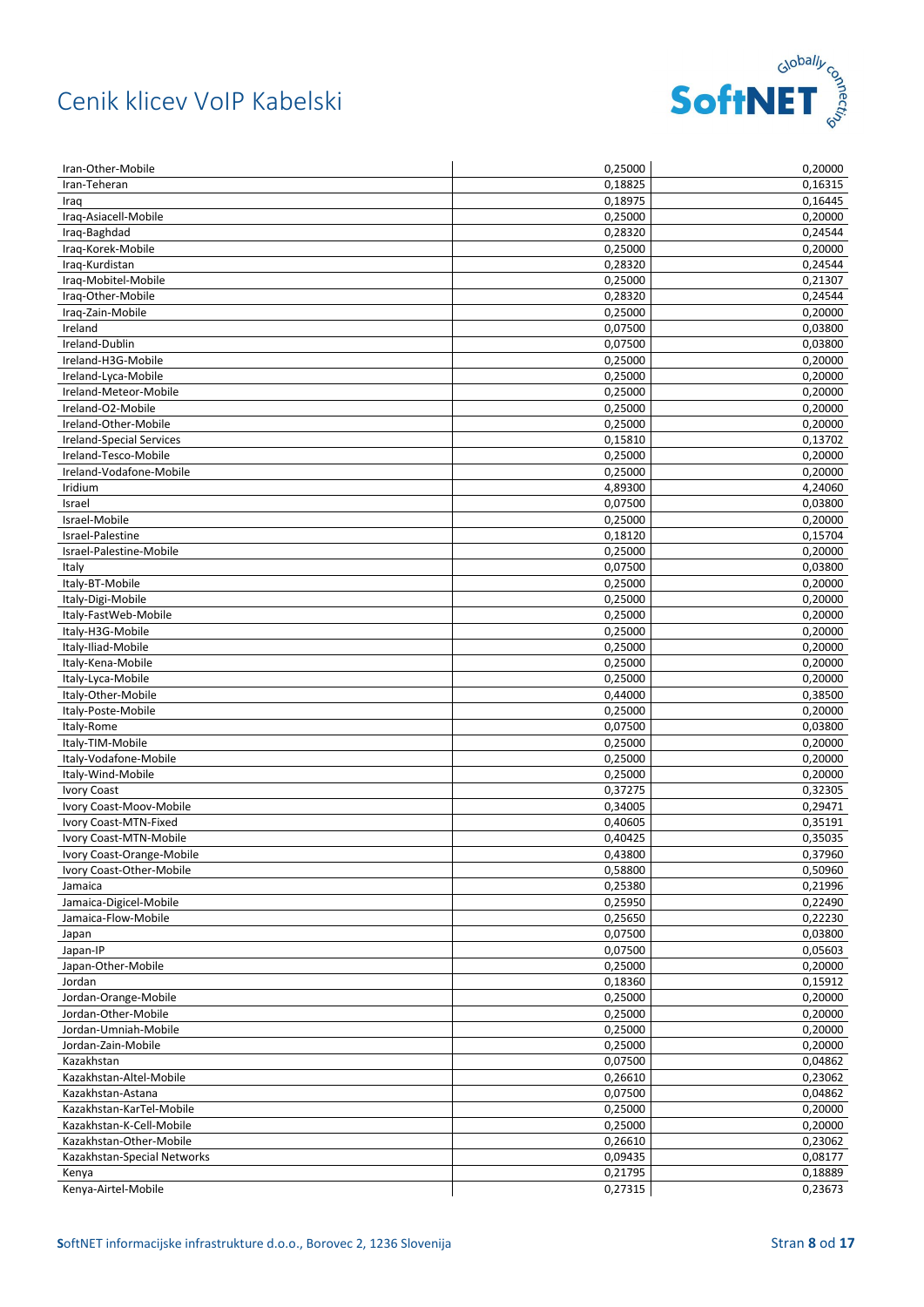

| Kenya-Other-Mobile                                      | 0,25515            | 0,22113            |
|---------------------------------------------------------|--------------------|--------------------|
| Kenya-Safaricom-Mobile                                  | 0,29400            | 0,25480            |
| Kenya-Telkom-Mobile                                     | 0.25000            | 0,20000            |
| Kiribati                                                | 0,70350            | 0,60970            |
| Kiribati-Mobile                                         | 0,70350            | 0,60970            |
| Kosovo                                                  | 0,15300            | 0,13260            |
| Kosovo-383                                              | 0,18300            | 0,15860            |
| Kosovo-Ipko383-Fixed                                    | 0,16350            | 0,14170            |
| Kosovo-Ipko383-Mobile                                   | 0,52350            | 0,45370            |
| Kosovo-Mobile                                           | 0,46800            | 0,40560            |
| Kuwait                                                  | 0,10125            | 0,08775            |
| Kuwait-Ooredoo-Mobile                                   | 0,25000            | 0,20000            |
| Kuwait-Other-Mobile                                     | 0,25000            | 0,20000            |
| Kuwait-Zain-Mobile                                      | 0,25000            | 0,20000            |
| Kyrghizstan                                             | 0,17520            | 0,15184            |
| Kyrghizstan-Bishkek                                     | 0,27015            | 0,23413            |
| Kyrghizstan-Media-Premium Services                      | 0,16320            | 0,14144            |
| Kyrghizstan-Megacom-Mobile                              | 0,25000            | 0,20306            |
| Kyrghizstan-Nur-Mobile                                  | 0,25000            | 0,20878            |
| Kyrghizstan-Other-Mobile                                | 0,26685            | 0,23127            |
| Kyrghizstan-Overlay Networks                            | 0,38055            | 0,32981            |
| Kyrghizstan-Sky-Mobile                                  | 0,27585            | 0,23907            |
| Laos                                                    | 0,09405            | 0,08151            |
| Laos-Mobile                                             | 0,25000            | 0,20000            |
| Latvia                                                  | 0,07500            | 0,04025            |
| Latvia-Baltija-Mobile                                   | 0,37950            | 0,32890            |
| Latvia-Bite-Mobile                                      | 0,25000            | 0,20000            |
| Latvia-Camel-Mobile                                     | 0,30525            | 0,26455            |
| Latvia-LMT-Mobile                                       | 0,25000            | 0,20000            |
| Latvia-OLO                                              | 0,07500            | 0,03800            |
| Latvia-Tele-2-Mobile                                    | 0,25000            | 0,20000            |
| Latvia-Telebest-Mobile                                  | 0,38460            | 0,33332            |
| Lebanon                                                 | 0,12945            | 0,11219            |
| Lebanon-Mobile                                          | 0,25000            | 0,20000            |
| Lesotho                                                 | 0,44310            | 0,38402            |
| Lesotho-Other-Mobile                                    | 0,45465            | 0,39403            |
| Lesotho-Vodacom-Mobile                                  | 0,44430            | 0,38506            |
| Liberia                                                 | 0,56550            | 0,49010            |
| Liberia-MTN-Mobile                                      | 0,41325            | 0,35815            |
| Liberia-Novafone-Mobile                                 | 0,47895            | 0,41509            |
| Liberia-Orange-Mobile                                   | 0,46470            | 0,40274            |
| Liberia-Other-Mobile                                    | 0,54300            | 0,47060            |
| Libya                                                   | 0,27240            | 0,23608            |
| Libya-Al Madar-Mobile                                   | 0,31455            | 0,27261            |
| Libya-Other-Mobile                                      | 0,31635            | 0,27417            |
| Liechtenstein                                           | 0,08130            | 0,07046            |
| Liechtenstein-Other-Mobile                              | 0,25000            | 0,20000            |
| Liechtenstein-Salt-Mobile                               | 0,25000            | 0,20000            |
| Liechtenstein-Swisscom-Mobile                           | 0,25000            | 0,20000            |
| Liechtenstein-Telecom-Mobile                            | 0,25000            | 0,20000            |
| Liechtenstein-Value Added Service                       | 0,08955            | 0,07761            |
| Lithuania                                               | 0,07500            | 0,03800            |
| Lithuania-Bite-Mobile                                   | 0,25000            | 0,20000            |
| Lithuania-Other-Mobile                                  | 0,40350            | 0,34970            |
| Lithuania-Tele2-Mobile                                  | 0,25000            | 0,20000            |
| Lithuania-Telia-Mobile                                  | 0,25000            | 0,20000            |
| Lithuania-Vortumo                                       | 0,07500            | 0,04375            |
| Luxemburg                                               | 0,07500            | 0,04200            |
| Luxemburg-Orange-Mobile                                 | 0,25000            | 0,20000            |
| Luxemburg-Other-Mobile                                  | 0,25000            | 0,20000            |
| Luxemburg-Tango-Mobile<br>Luxemburg-Value Added Service | 0,25000<br>0,07500 | 0,20000<br>0,03800 |
|                                                         |                    |                    |
| Macao                                                   | 0,13635            | 0,11817<br>0,20000 |
| Macao-Mobile<br>Macedonia                               | 0,25000<br>0,18225 | 0,15795            |
|                                                         |                    |                    |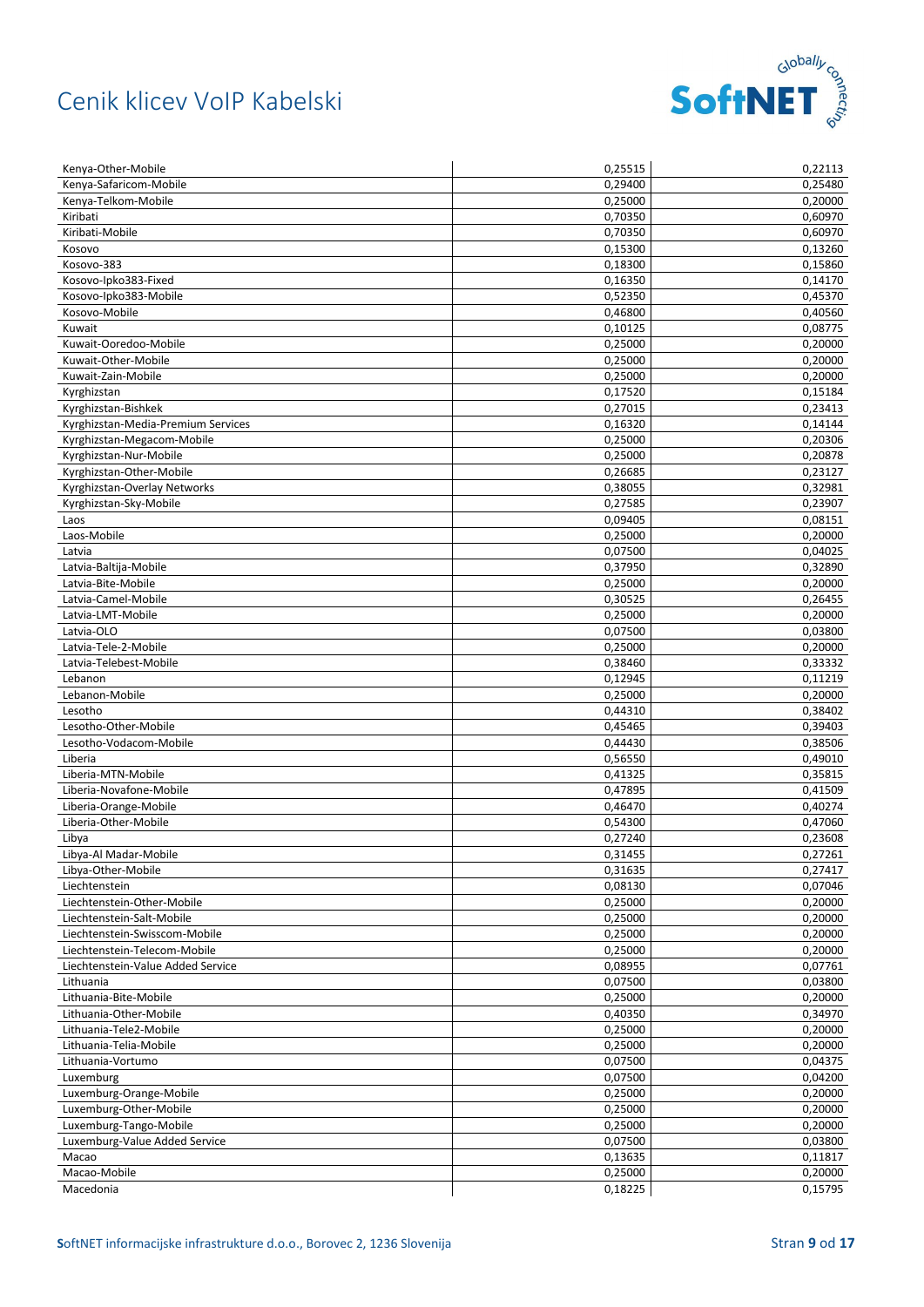

| Macedonia-Albafone-Mobile              | 0,40800 | 0,35360 |
|----------------------------------------|---------|---------|
| Macedonia-OLO                          | 0,19050 | 0.16510 |
| Macedonia-One-Fixed                    | 0.19050 | 0,16510 |
| Macedonia-One-Mobile                   | 0,40800 | 0,35360 |
| Macedonia-Other-Mobile                 | 0,40800 | 0,35360 |
| Macedonia-T-Mobile-Mobile              | 0,41550 | 0,36010 |
| Macedonia-VIP-Mobile                   | 0,40800 | 0,35360 |
| Madagascar                             | 0,63930 | 0,55406 |
| Madagascar-Airtel-Mobile               | 0,61755 | 0,53521 |
| Madagascar-Orange-Mobile               | 0,72600 | 0,62920 |
| Madagascar-Other-Mobile                | 0,62940 | 0,54548 |
| Malawi                                 | 0,45495 | 0,39429 |
| Malawi-Airtel-Mobile                   | 0,49140 | 0,42588 |
| Malawi-Other-Mobile                    | 0,47850 | 0,41470 |
| Malaysia                               | 0,07500 | 0,05447 |
| Malaysia-Celcom-Mobile                 | 0,25000 | 0,20000 |
| Malaysia-Kuala Lumpur                  | 0,07500 | 0,05447 |
| Malaysia-Maxis-Mobile                  | 0,25000 | 0,20000 |
| Malaysia-Other-Mobile                  | 0,25000 | 0,20000 |
| <b>Maldives</b>                        | 0,99300 | 0,86060 |
| Maldives-Dhiraagu-Mobile               | 0,87120 | 0,75504 |
| Maldives-Ooredoo-Mobile                | 0,91050 | 0,78910 |
| Mali                                   | 0,23175 | 0,20085 |
| Mali-Malitel-Mobile                    | 0,40590 | 0,35178 |
| Mali-Orange-Fixed                      | 0,23220 | 0,20124 |
| Mali-Orange-Mobile                     | 0,43050 | 0,37310 |
| Mali-Telecel-Mobile                    | 0,43875 | 0,38025 |
| Malta                                  | 0,07500 | 0,04641 |
| Malta-GO-Mobile                        | 0,25000 | 0,20000 |
| Malta-Other-Mobile                     | 0,33300 | 0,28860 |
| Malta-Vodafone-Mobile                  | 0,33300 | 0,28860 |
| <b>Maritime Communications Partner</b> | 1,78200 | 1,54440 |
| Marshall Islands                       | 0,33015 | 0,28613 |
| Martinique                             | 0,07500 | 0,03800 |
| Martinique-Digicel-Mobile              | 0,27480 | 0,23816 |
| Martinique-Orange-Mobile               | 0,29280 | 0,25376 |
| Martinique-Other-Mobile                | 0,29280 | 0,25376 |
| Mauritania                             | 0,69270 | 0,60034 |
| Mauritania - Other - Mobile            | 0,56550 | 0,49010 |
| Mauritania-Mattel-Mobile               | 0,69300 | 0,60060 |
| Mauritania-Mauritel-Mobile             | 0,61950 | 0,53690 |
| Mauritius                              | 0,18450 | 0,15990 |
| Mauritius-Mobile                       | 0,25000 | 0,20000 |
| Mayotte                                | 0,07500 | 0,04446 |
| Mayotte-Orange-Mobile                  | 0,57300 | 0,49660 |
| Mayotte-Other-Mobile                   | 0,57300 | 0,49660 |
| Mayotte-SRR-Mobile                     | 0,57300 | 0,49660 |
| Mexico                                 | 0,07500 | 0,03800 |
| Mexico-Mexico city                     | 0,07500 | 0,03800 |
| Mexico-Mobile                          | 0,25000 | 0,20000 |
| Mexico-Monterrey                       | 0,07500 | 0,03800 |
| Micronesia                             | 0,61800 | 0,53560 |
| Moldova                                | 0,33180 | 0,28756 |
| Moldova-Eventis-Mobile                 | 0,36210 | 0,31382 |
| Moldova-Moldcell-Mobile                | 0,30450 | 0,26390 |
| Moldova-Nomadic                        | 0,39000 | 0,33800 |
| Moldova-Orange-Mobile                  | 0,28800 | 0,24960 |
| Moldova-Premium Services               | 0,34530 | 0,29926 |
| Moldova-Prydnest-Fixed                 | 0,27300 | 0,23660 |
| Moldova-Prydnest-Mobile                | 0,27030 | 0,23426 |
| Moldova-Unite(MTC)-Mobile              | 0,32655 | 0,28301 |
| Monaco                                 | 0,08580 | 0,07436 |
| Monaco-Kosovo-Mobile                   | 0,54150 | 0,46930 |
| Monaco-Mobile                          | 0,48420 | 0,41964 |
| Monaco-Special Services                | 0,09030 | 0,07826 |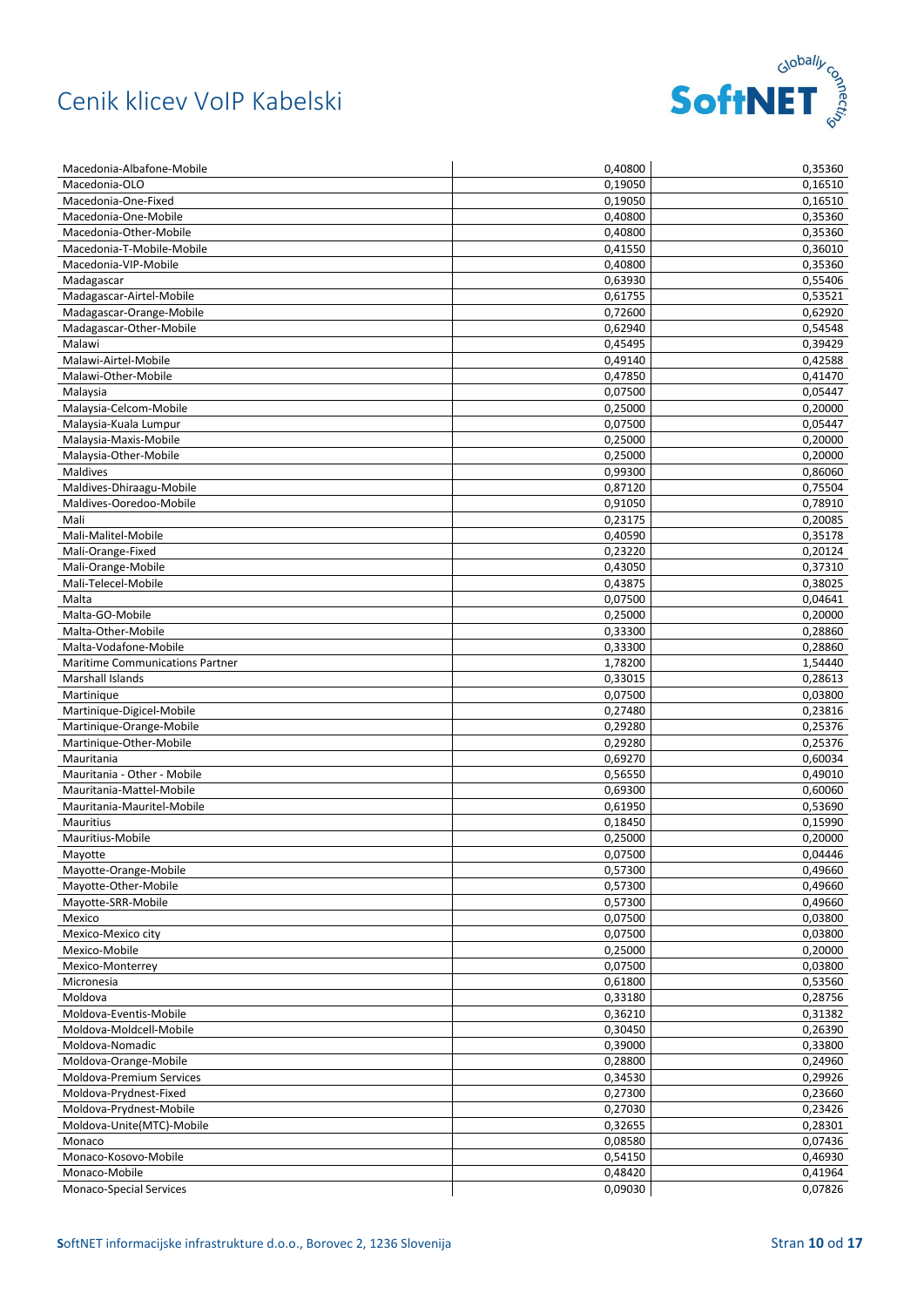

| Mongolia                      | 0,07500 | 0,04264 |
|-------------------------------|---------|---------|
| Mongolia-Mobile               | 0.25000 | 0,20000 |
| Montenegro                    | 0.31800 | 0,27560 |
| Montenegro-Corporate Services | 0,18900 | 0,16380 |
| Montenegro-MTel-Fixed         | 0,18840 | 0,16328 |
| Montenegro-MTel-Mobile        | 0,43950 | 0,38090 |
| Montenegro-Telenor-Mobile     | 0,44220 | 0,38324 |
| Montenegro-T-Mobile-Mobile    | 0,45435 | 0,39377 |
| Montserrat                    | 0,27240 | 0,23608 |
| Morocco                       | 0,07500 | 0,03800 |
| Morocco-Itissalat-Mobile      | 0,52950 | 0,45890 |
| Morocco-Orange-Fixed          | 0,18525 | 0,16055 |
| Morocco-Orange-Mobile         | 0,54300 | 0,47060 |
| Morocco-PhoneGroup            | 0,54870 | 0,47554 |
| Morocco-Wana-Mobile           | 0,52950 | 0,45890 |
| Morocco-WanaNet               | 0,11400 | 0,09880 |
| Mozambique                    | 0,09720 | 0,08424 |
| Mozambique-MCell-Mobile       | 0,25000 | 0,20000 |
| Mozambique-Movitel-Mobile     | 0,25000 | 0,20046 |
| Mozambique-Vodacom-Mobile     | 0,32415 | 0,28093 |
| Myanmar                       | 0,19320 | 0,16744 |
| Myanmar-Mobile                | 0,28800 | 0,24960 |
| Namibia                       |         |         |
|                               | 0,16695 | 0,14469 |
| Namibia-Mobile                | 0,25845 | 0,22399 |
| Nauru                         | 1,02000 | 0,88400 |
| Nepal                         | 0,18570 | 0,16094 |
| Nepal-NCell-Mobile            | 0,25000 | 0,20189 |
| Nepal-Other-Mobile            | 0,25000 | 0,20000 |
| Netherlands                   | 0,07500 | 0,04725 |
| <b>Netherlands Antilles</b>   | 0,14790 | 0,12818 |
| Netherlands Antilles-Mobile   | 0,25000 | 0,20000 |
| Netherlands-Amsterdam         | 0,07500 | 0,04725 |
| Netherlands-KPN-Mobile        | 0,25000 | 0,20000 |
| Netherlands-Lyca-Mobile       | 0,25000 | 0,20000 |
| Netherlands-Other-Mobile      | 0,25000 | 0,20000 |
| Netherlands-Special Services  | 0,32550 | 0,28210 |
| Netherlands-Tele2-Mobile      | 0,25000 | 0,20000 |
| Netherlands-Telfort-Mobile    | 0,25000 | 0,20000 |
| Netherlands-T-Mobile-Mobile   | 0,25000 | 0,20000 |
| Netherlands-Vodafone-Mobile   | 0,25000 | 0,20000 |
| New Caledonia                 | 0,35850 | 0,31070 |
| New Zealand                   | 0,07500 | 0,03800 |
| New Zealand-Other-Mobile      | 0,25000 | 0,20000 |
| New Zealand-Vodafone-Mobile   | 0,25000 | 0,20000 |
| Nicaragua                     | 0,29100 | 0,25220 |
| Nicaragua-Claro-Mobile        | 0,27555 | 0,23881 |
| Nicaragua-Movistar-Mobile     | 0,29430 | 0,25506 |
| Nicaragua-Other-Mobile        | 0,29160 | 0,25272 |
| Niger                         | 0,33300 | 0,28860 |
| Niger-Airtel-Mobile           | 0,25000 | 0,20000 |
| Nigeria                       | 0,12750 | 0,11050 |
| Nigeria-9mobile-Mobile        | 0,25000 | 0,20000 |
| Nigeria-Airtel-Mobile         | 0,25000 | 0,20000 |
| Nigeria-Glo-Mobile            | 0,25000 | 0,20000 |
| Nigeria-MTN-Mobile            | 0,25000 | 0,20000 |
| Nigeria-Other-Mobile          | 0,25000 | 0,20000 |
| Niger-Sahelcom-Mobile         | 0,25000 | 0,21216 |
| Niue                          | 1,74300 | 1,51060 |
| Norfolk Islands               | 1,44180 | 1,24956 |
| North Korea                   | 0,40455 | 0,35061 |
| Northern Mariana Islands      | 0,08745 | 0,07579 |
| Norway                        | 0,07500 | 0,03800 |
| Norway-Lyca-Mobile            | 0,25000 | 0,20000 |
| Norway-NetCom-Mobile          | 0,25000 | 0,20000 |
| Norway-Other-Mobile           | 0,25000 | 0,20000 |
|                               |         |         |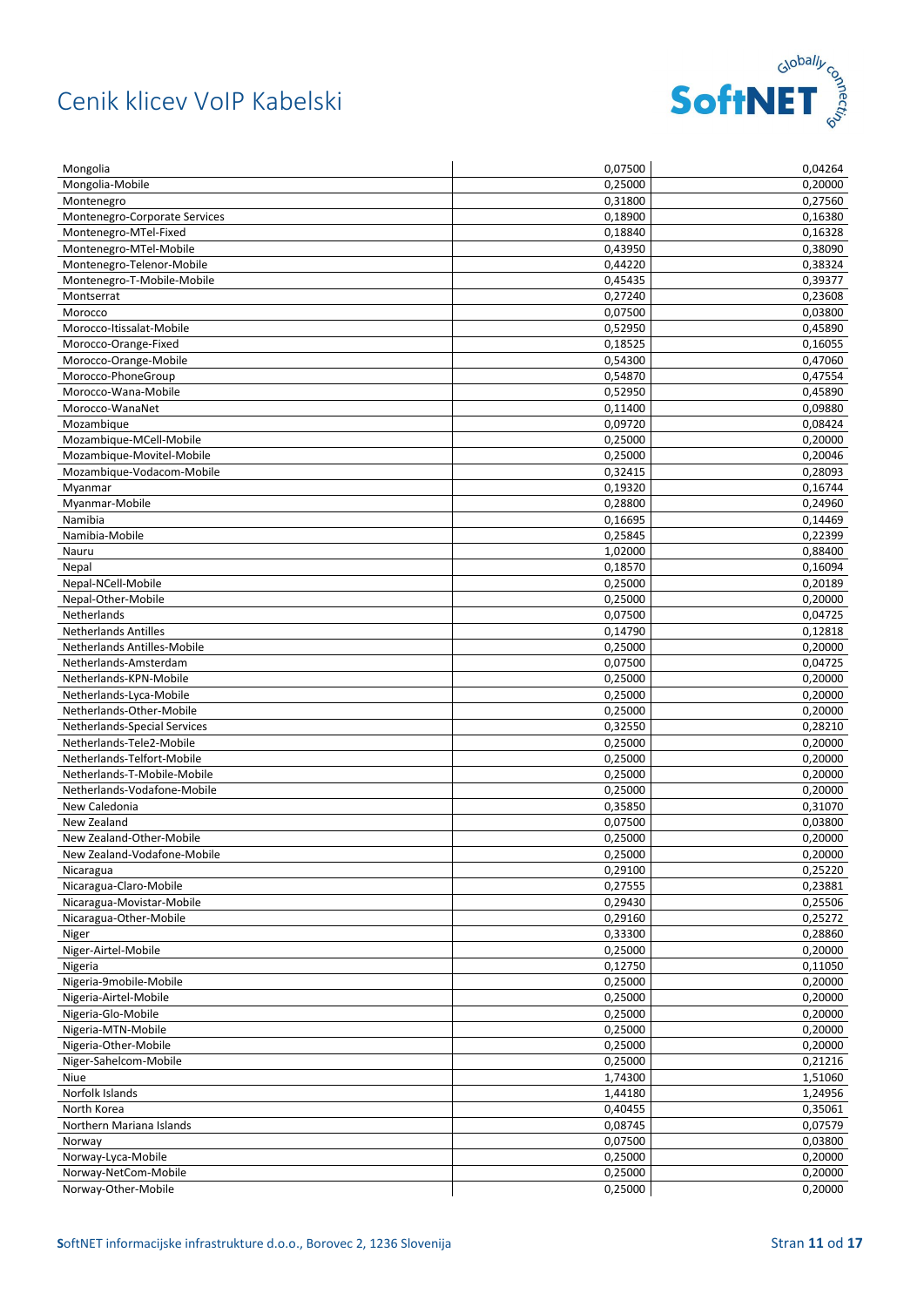

| Norway-Special Services             | 0,14220 | 0,12324 |
|-------------------------------------|---------|---------|
| Norway-Tele2-Mobile                 | 0,25000 | 0,20000 |
| Norway-Telenor-Mobile               | 0.25000 | 0,20000 |
| Oman                                | 0,16185 | 0,14027 |
| Oman-Omantel - Mobile               | 0,27765 | 0,24063 |
| Oman-Ooredoo-Mobile                 | 0,27765 | 0,24063 |
| Oman-Other-Mobile                   | 0,33615 | 0,29133 |
| Pakistan                            | 0,07800 | 0,06760 |
| Pakistan-Mobilink-Mobile            | 0,25000 | 0,20000 |
| Pakistan-Other-Mobile               | 0,25000 | 0,20000 |
| Pakistan-Telenor-Mobile             | 0,25000 | 0,20000 |
| Pakistan-Ufone-Mobile               | 0,25000 | 0,20000 |
| Pakistan-Warid-Mobile               | 0,25000 | 0,20000 |
| Pakistan-Zong-Mobile                | 0,25000 | 0,20000 |
| Palau                               | 0,40335 | 0,34957 |
| Palau-Mobile                        | 0,40335 | 0,34957 |
| Palestine                           | 0,18720 | 0,16224 |
| Palestine-Ooredoo-Mobile            | 0,25000 | 0,20000 |
| Palestine-Paltel-Mobile             | 0,25000 | 0,20000 |
| Panama                              | 0,07500 | 0,03800 |
| Panama-Movil-Mobile                 | 0,25000 | 0,20000 |
| Panama-Movistar-Mobile              | 0,25000 | 0,20000 |
| Panama-Other-Mobile                 | 0,25000 | 0,20000 |
| Papua New Guinea                    | 0,54885 | 0,47567 |
| Papua New Guinea-Mobile             | 1,14990 | 0,99658 |
| Paraguay                            | 0,07500 | 0,04160 |
| Paraguay-Claro-Mobile               | 0,25000 | 0,20000 |
| Paraguay-Other-Mobile               | 0,25000 | 0,20000 |
| Paraguay-Personal-Mobile            | 0,25000 | 0,20000 |
| Paraguay-Tigo-Mobile                | 0,25000 | 0,20000 |
| Peru                                | 0,07500 | 0,03800 |
| Peru-Claro-Mobile                   | 0,25000 | 0,20000 |
| Peru-Lima                           | 0,07500 | 0,03800 |
| Peru-Movistar-Mobile                | 0,25000 | 0,20000 |
| Peru-Other-Mobile                   | 0,25000 | 0,20000 |
| Peru-Rural                          | 0,35310 | 0,30602 |
| Philippines                         | 0,12930 | 0,11206 |
| Philippines-Globetel-Mobile         | 0,25000 | 0,20000 |
| Philippines-Other-Mobile            | 0,25000 | 0,20000 |
| Philippines-Smart-Mobile            | 0,25000 | 0,20000 |
| Poland                              | 0,07500 | 0,03800 |
| Poland-Lyca-Mobile                  | 0,25000 | 0,20000 |
| Poland-OLO                          | 0,07500 | 0,03800 |
| Poland-Orange-Mobile                | 0,25000 | 0,20000 |
| Poland-Other-Mobile                 | 0,25000 | 0,20000 |
| Poland-P-4-Mobile                   | 0,25000 | 0,20000 |
| Poland-Plus-Mobile                  | 0,25000 | 0,20000 |
| Poland-Premium Services             | 0,07500 | 0,03800 |
| Poland-T-Mobile-Mobile              | 0,25000 | 0,20000 |
| Poland-Warsaw                       | 0,07500 | 0,03800 |
|                                     | 0,07500 | 0,03800 |
| Portugal<br>Portugal-Azores&Madeira | 0,07500 | 0,03800 |
| Portugal-MEO-Mobile                 | 0,25000 | 0,20000 |
| Portugal-NOS-Mobile                 | 0,25000 | 0,20000 |
|                                     | 0,25000 | 0,20000 |
| Portugal-Other-Mobile               |         |         |
| Portugal-Special Services           | 0,11550 | 0,10010 |
| Portugal-Vodafone-Mobile            | 0,25000 | 0,20000 |
| Puerto Rico                         | 0,07500 | 0,03800 |
| Puerto Rico-Other-Fixed             | 0,07500 | 0,03800 |
| Qatar                               | 0,19050 | 0,16510 |
| Qatar-Other-Mobile                  | 0,25000 | 0,20000 |
| Qatar-Vodafone-Mobile               | 0,25000 | 0,20000 |
| Reunion                             | 0,07500 | 0,04446 |
| Reunion-Mobile                      | 0,57300 | 0,49660 |
| Romania                             | 0,07500 | 0,03800 |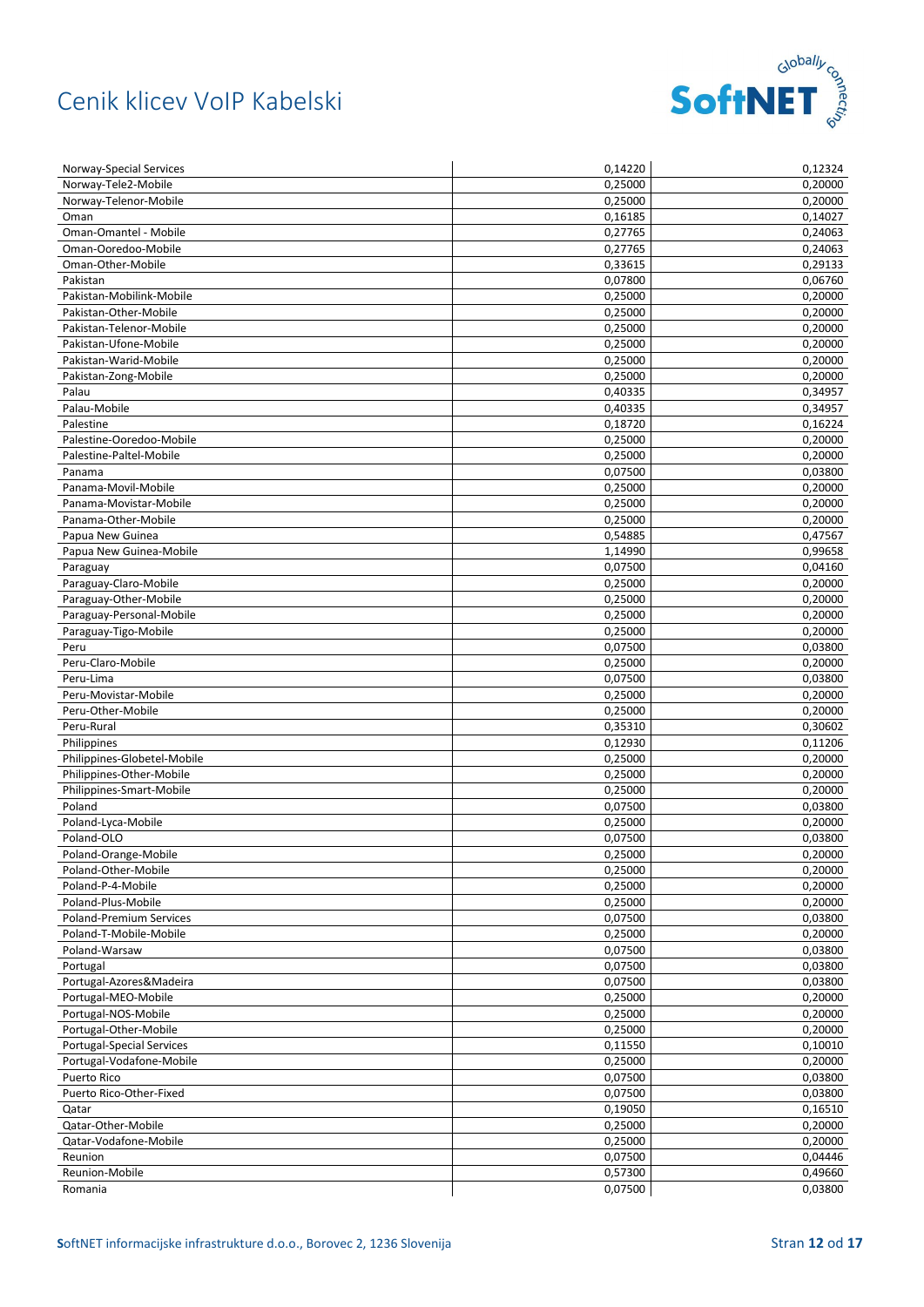

| Romania-Alternative            | 0,07500 | 0,03800 |
|--------------------------------|---------|---------|
| Romania-Bucharest              | 0,07500 | 0,03800 |
| Romania-Orange-Mobile          | 0,25000 | 0,20000 |
| Romania-Other-Mobile           | 0,25000 | 0,20000 |
| Romania-Telekom Romania-Mobile | 0,25000 | 0,20000 |
| Romania-Telemobil-Mobile       | 0,25000 | 0,20000 |
| Romania-Vodafone-Mobile        | 0,25000 | 0,20000 |
| Russia-BeeLine-Mobile          | 0,26190 | 0,22698 |
| Russia-Globaltel-Mobile        | 1,65555 | 1,43481 |
| Russia-Iridium                 | 1,52850 | 1,32470 |
| Russia-MAP                     | 0,21300 | 0,18460 |
| Russia-Megafon-Mobile          | 0,26190 | 0,22698 |
| Russia-Moscow-City             | 0,07500 | 0,03800 |
| Russia-Moscow-Region           | 0,07500 | 0,05096 |
| Russia-MTS-Mobile              | 0,41400 | 0,35880 |
| Russia-MTT-Mobile              | 0,27150 | 0,23530 |
| Russia-Other-Mobile            | 0,27810 | 0,24102 |
| Russia-Rostelecom-Mobile       | 0,26850 | 0,23270 |
| Russia-Saint Petersburg        | 0,07500 | 0,05122 |
| Russia-Special-Mobile          | 0,29715 | 0,25753 |
| Russia-Zone 1                  | 0,07500 | 0,05460 |
| Russia-Zone 2                  | 0,07500 | 0,05460 |
| Russia-Zone 3                  | 0,07500 | 0,05460 |
| Russia-Zone 4                  | 0,09720 | 0,08424 |
| Rwanda                         | 0,34800 | 0,30160 |
| Rwanda-MTN-Fixed               | 0,34800 | 0,30160 |
| Rwanda-Other-Mobile            | 0,33135 | 0,28717 |
| Rwanda-Tigo-Mobile             | 0,30945 | 0,26819 |
| San Marino                     | 0,07500 | 0,03800 |
| San Marino-Conference call     | 0,07500 | 0,03800 |
| San Marino-Other-Mobile        | 0,25000 | 0,20000 |
| San Marino-SMT-Mobile          | 0,25000 | 0,20000 |
| Sao Tome & Principe            | 1,19505 | 1,03571 |
| Sao Tome & Principe-Mobile     | 1,18590 | 1,02778 |
| Saudi Arabia                   | 0,11295 | 0,09789 |
| Saudi Arabia-Mobily-Mobile     | 0,25000 | 0,20000 |
| Saudi Arabia-Other-Mobile      | 0,25000 | 0,20000 |
| Saudi Arabia-Riyadh            | 0,10680 | 0,09256 |
| Saudi Arabia-STC-Mobile        | 0,25000 | 0,20000 |
| Saudi Arabia-Zain-Mobile       | 0,25000 | 0,20000 |
| Senegal                        | 0,44340 | 0,38428 |
| Senegal-Expresso-Mobile        | 0,43830 | 0,37986 |
| Senegal-Orange-Mobile          | 0,40830 | 0,35386 |
| Senegal-Other-Mobile           | 0,30090 | 0,26078 |
| Senegal-Tigo-Mobile            | 0,47100 | 0,40820 |
| Serbia                         | 0,18450 | 0,15990 |
| Serbia-Belgrade                | 0,18600 | 0,16120 |
| Serbia-MTS-Mobile              | 0,44100 | 0,38220 |
| Serbia-OLO                     | 0,45300 | 0,39260 |
| Serbia-Orion-Fixed             | 0,45300 | 0,39260 |
| Serbia-Other-Mobile            | 0,44550 | 0,38610 |
| Serbia-Special Services        | 0,45000 | 0,39000 |
| Serbia-Telenor-Mobile          | 0,44220 | 0,38324 |
| Serbia-VIP-Mobile              | 0,44250 | 0,38350 |
| Seychelles                     | 0,68445 | 0,59319 |
| Seychelles-Airtel-Mobile       | 0,69750 | 0,60450 |
| Seychelles-Other-Mobile        | 0,73050 | 0,63310 |
| Sierra Leone                   | 0,48810 | 0,42302 |
| Sierra Leone-Africell-Mobile   | 0,52470 | 0,45474 |
| Sierra Leone-Airtel-Mobile     | 0,48180 | 0,41756 |
| Sierra Leone-Other-Mobile      | 0,48810 | 0,42302 |
| Singapore                      | 0,07500 | 0,03800 |
| Singapore-Other-Mobile         | 0,25000 | 0,20000 |
| Singapore-SingTel-Mobile       | 0,25000 | 0,20000 |
| Singapore-StarHub-Mobile       | 0,25000 | 0,20000 |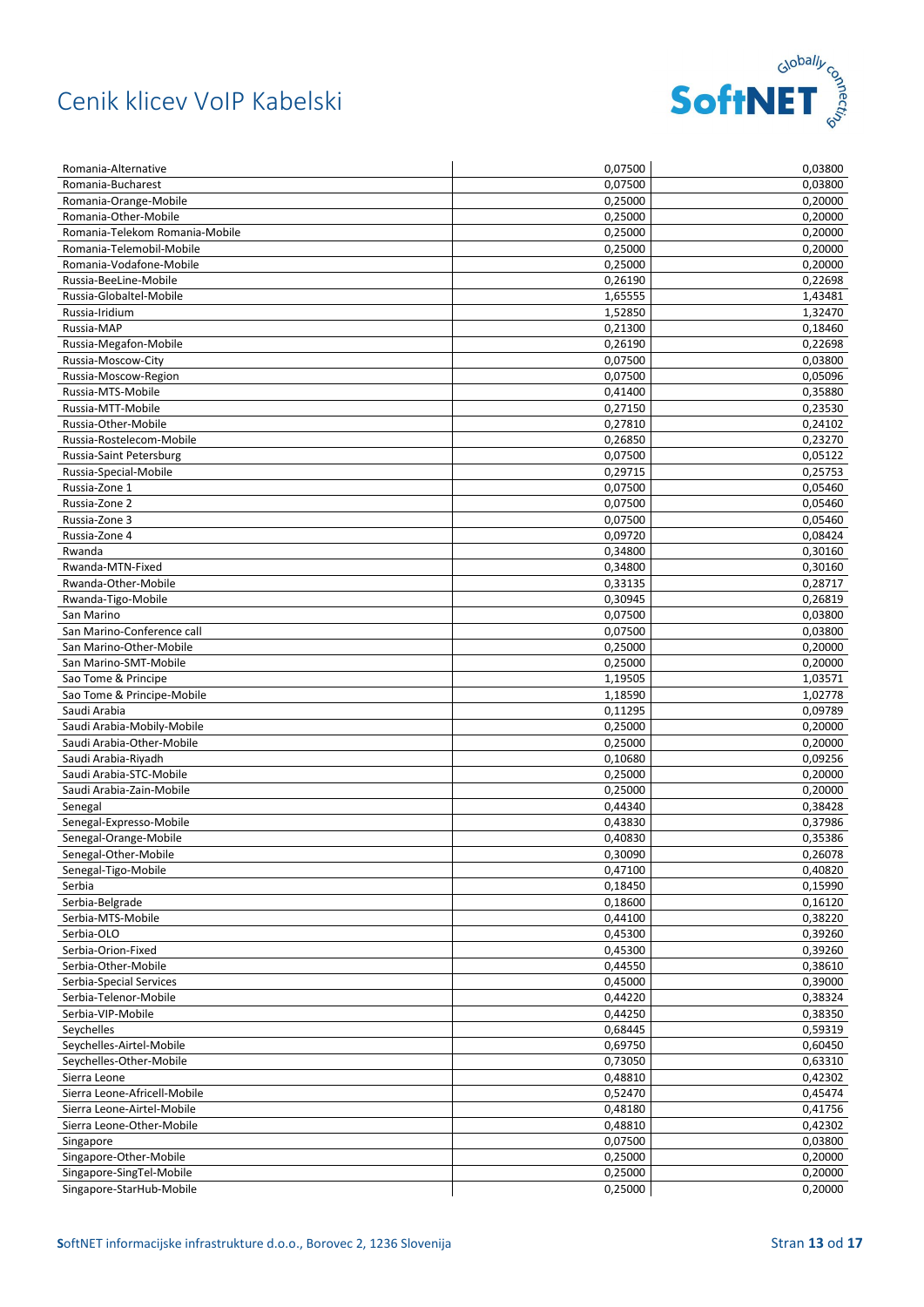

| Slovakia                                               | 0,07500            | 0,03800            |
|--------------------------------------------------------|--------------------|--------------------|
| Slovakia-Bratislava                                    | 0,07500            | 0.03800            |
| Slovakia-OLO                                           | 0,07500            | 0,03800            |
| Slovakia-Orange-Mobile                                 | 0,25000            | 0,20000            |
| Slovakia-Other-Mobile                                  | 0,25000            | 0,20000            |
| Slovakia-Telefonica O2-Mobile                          | 0,25000            | 0,20000            |
| Slovakia-T-Mobile-Mobile                               | 0,25000            | 0,20000            |
| Solomon                                                | 1,30545            | 1,13139            |
| Somalia                                                | 0,55920            | 0,48464            |
| Somalia-Golis                                          | 0,37845            | 0,32799            |
| Somalia-Hormuud                                        | 0,31005            | 0,26871            |
| Somalia-Nationlink                                     | 0,55530            | 0,48126            |
| Somalia-Other                                          | 0,57825            | 0,50115            |
| Somalia-Sotelco                                        | 0,54135            | 0,46917            |
| Somalia-Telcom                                         | 0,56760            | 0,49192            |
| Somalia-Telesom                                        | 0,53670            | 0,46514            |
| South Africa                                           | 0,18135            | 0,15717            |
| South Africa-CellC-Mobile                              | 0,25000            | 0,20000            |
| South Africa-Liquid-Fixed                              | 0,41550            | 0,36010            |
| South Africa-MTN-Mobile                                | 0,25000            | 0,20000            |
| South Africa-Other-Mobile                              | 0,25000            | 0,20000            |
| South Africa-Special Services                          | 0,22830            | 0,19786            |
| South Africa-Telkom-Mobile                             | 0,25000            | 0,20000            |
| South Africa-Vodacom-Mobile                            | 0,25000            | 0,20000            |
| South Korea                                            | 0,07500            | 0,03800            |
| South Korea-KT Corporation-Mobile                      | 0,25000            | 0,20000            |
| South Korea-Other-Mobile                               | 0,25000            | 0,20000            |
| South Korea-SK Telecom-Mobile                          | 0,25000            | 0,20000            |
| South Sudan                                            | 0,34125            | 0,29575            |
| South Sudan-Gemtel-Mobile                              | 0,26070            | 0,22594            |
| South Sudan-MTN-Mobile                                 | 0,30810            | 0,26702            |
| South Sudan-Vivacel-Mobile                             | 0,41205            | 0,35711            |
| South Sudan-Zain-Mobile                                | 0,25200            | 0,21840            |
| Spain                                                  | 0,07500            | 0,03800            |
| Spain-Lyca-Mobile                                      | 0,25000            | 0,20000            |
| Spain-Movistar(Telefonica)-Mobile                      | 0,25000            | 0,20000            |
| Spain-Orange-Mobile                                    | 0,25000            | 0,20000            |
| Spain-Other-Mobile                                     | 0,25000            | 0,20000            |
| <b>Spain-Special Services</b>                          | 0,35460            | 0,30732            |
| Spain-Vodafone-Mobile                                  | 0,25000            | 0,20000            |
| Spain-Yoigo-Mobile                                     | 0,25000            | 0,20000            |
| Sri Lanka                                              | 0,20895            | 0,18109            |
| Sri Lanka-Airtel-Mobile                                | 0,25000            | 0,20000            |
| Sri Lanka-Celltel-Mobile                               | 0,25000            | 0,20000            |
| Sri Lanka-Colombo                                      | 0,19200            | 0,16640            |
| Sri Lanka-Dialog-Fixed                                 | 0,18990            | 0,16458            |
| Sri Lanka-Dialog-Mobile                                | 0,25000            | 0,20000            |
| Sri Lanka-Hutchinson-Mobile                            | 0,25000            | 0,20000            |
| Sri Lanka-LankaBell-Fixed                              | 0,18765            | 0,16263            |
| Sri Lanka-Mobitel-Mobile                               | 0,25000            | 0,20000            |
| Sri Lanka-OLO                                          | 0,20895            | 0,18109            |
| Sri Lanka-Other-Mobile                                 | 0,25000            | 0,20000            |
| Sri Lanka-SLT-Fixed                                    | 0,18045            | 0,15639            |
| St Helena                                              | 1,81800            | 1,57560            |
| St Kitts & Nevis                                       | 0,27840            | 0,24128            |
| St Kitts & Nevis-Mobile                                | 0,27840            | 0,24128            |
| St Lucia                                               | 0,26910            | 0,23322            |
| St Lucia-Digicel-Mobile                                | 0,27060            | 0,23452            |
| St Lucia-Other-Mobile                                  | 0,27060            | 0,23452            |
| St Martin                                              | 0,10965            | 0,09503            |
| St Martin-Mobile                                       | 0,25000            | 0,20000            |
|                                                        |                    |                    |
|                                                        | 0,18525            | 0,16055            |
| St Pierre & Miquelon                                   |                    |                    |
| St Pierre & Miquelon-Mobile<br>St Vincent & Grenadines | 0,50025<br>0,23385 | 0,43355<br>0,20267 |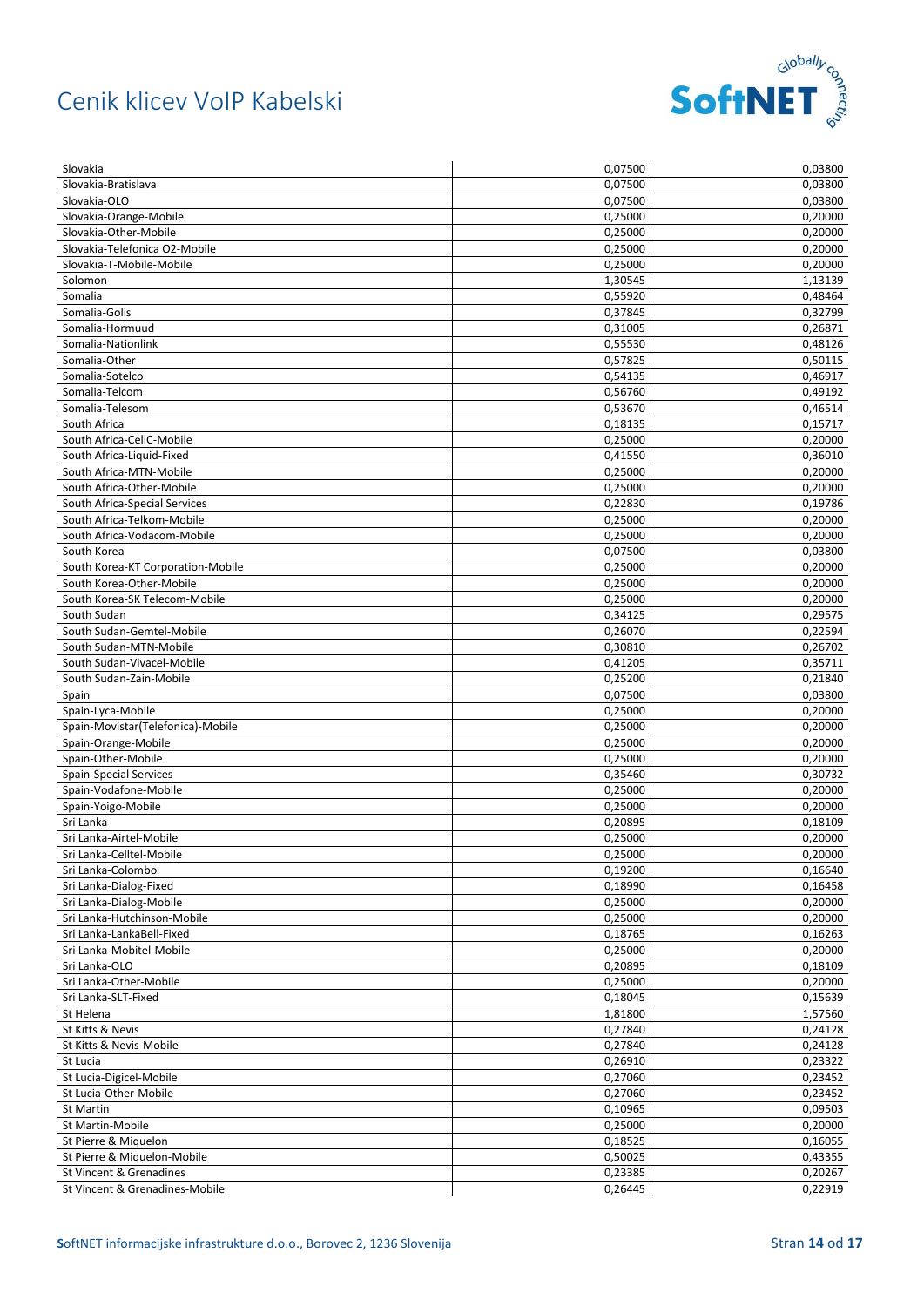

| Sudan                              | 0,17820            | 0,15444            |
|------------------------------------|--------------------|--------------------|
| Sudan-MTN-Mobile                   | 0,25000            | 0,20000            |
| Sudan-Other-Mobile                 | 0.25000            | 0,20000            |
| Sudan-Vivacel-Mobile               | 0,25000            | 0,20000            |
| Sudan-Zain-Mobile                  | 0,25000            | 0,20000            |
| Suriname                           | 0,33960            | 0,29432            |
| Suriname-Digicel-Mobile            | 0,32310            | 0,28002            |
| Suriname-Other-Mobile              | 0,32400            | 0,28080            |
| Swaziland                          | 0,26205            | 0,22711            |
| Swaziland-MTN-Mobile               | 0,27000            | 0,23400            |
| Swaziland-Other-Mobile             | 0,26535            | 0,22997            |
| Sweden                             | 0,07500            | 0,03800            |
| Sweden-HI3G-Mobile                 | 0,25000            | 0,20000            |
| Sweden-Lyca-Mobile                 | 0,25000            | 0,20000            |
| Sweden-Other-Mobile                | 0,25000            | 0,20000            |
| Sweden-Premium Services            | 0,07500            | 0,03800            |
| Sweden-Stockholm                   | 0,07500            | 0,03800            |
| Sweden-Tele2Comvig-Mobile          | 0,25000            | 0,20000            |
| Sweden-Telenor-Mobile              | 0,25000            | 0,20000            |
| Sweden-Telia-Mobile                | 0,25000            | 0,20000            |
| Switzerland                        | 0,07500            | 0,04368            |
| Switzerland-BebbiCell-Mobile       | 0,51855            | 0,44941            |
| Switzerland-Corporate Networks     | 0,07500            | 0,03800            |
| Switzerland-Lyca-Mobile            | 0,25000            | 0,20000            |
| Switzerland-Media-Premium Services | 0,07500            | 0,04368            |
| Switzerland-Other-Mobile           | 0,52800            | 0,45760            |
| Switzerland-Salt-Mobile            | 0,54150            | 0,46930            |
| Switzerland-Special Services       | 0,07500            | 0,03800            |
| Switzerland-Sunrise-Mobile         | 0,50880            | 0,44096            |
| Switzerland-Swisscom-Mobile        | 0,46185            | 0,40027            |
| Syria                              | 0,17850            | 0,15470            |
| Syria-Mobile                       | 0,25000            | 0,20000            |
| Taiwan                             | 0,07500            | 0,04992            |
| Taiwan-Chunghwa-Mobile             | 0,25000            | 0,20000            |
| Taiwan-Other-Mobile                | 0,25000            | 0,20000            |
| Tajikistan                         | 0,18720            | 0,16224            |
| Tajikistan-Babilon-Mobile          | 0,25000            | 0,20000            |
| Tajikistan-Indigo-Mobile           | 0,25000            | 0,20000            |
| Tajikistan-Other-Mobile            | 0,25000            | 0,20000            |
| Tanzania                           | 0,34770            | 0,30134            |
| Tanzania-Airtel-Mobile             | 0,35010            | 0,30342            |
| Tanzania-Mobile                    | 0,37290            | 0,32318            |
| Tanzania-Tigo-Mobile               | 0,34800            | 0,30160            |
| Tanzania-Vodacom-Mobile            | 0,37590            | 0,32578            |
| Thailand                           | 0,09495            | 0,08229            |
| Thailand-Bangkok                   | 0,09030            | 0,07826            |
| Thailand-Mobile                    | 0,25000            | 0,20000            |
| Thuraya-Satellite Telecom          | 1,91550            | 1,66010            |
| Togo                               | 0,31830            | 0,27586            |
| Togo-Other-Mobile                  | 0,39600            | 0,34320            |
| Togo-TogoCell-Mobile               | 0,31830            | 0,27586            |
| Tokelau                            | 1,26930            | 1,10006            |
|                                    |                    |                    |
| Tonga<br>Trinidad & Tobago         | 1,08300<br>0,26445 | 0,93860            |
|                                    | 0,26445            | 0,22919<br>0,22919 |
| Trinidad & Tobago-Digicel-Mobile   |                    |                    |
| Trinidad & Tobago-Other-Mobile     | 0,26445            | 0,22919            |
| Tunisia-Ooredoo-Mobile             | 0,87360            | 0,75712            |
| Tunisia-Orange-Fixed               | 0,87600            | 0,75920            |
| Tunisia-Orange-Mobile              | 0,87585            | 0,75907            |
| Tunisia-Other-Mobile               | 0,88725            | 0,76895            |
| Tunisia-Tunisie Telecom-Mobile     | 0,74160            | 0,64272            |
| Turkey                             | 0,07500            | 0,04875            |
| Turkey-Avea-Mobile                 | 0,25000            | 0,20000            |
| Turkey-Cities                      | 0,07500            | 0,04368            |
| Turkey-NGN                         | 0,07500            | 0,04628            |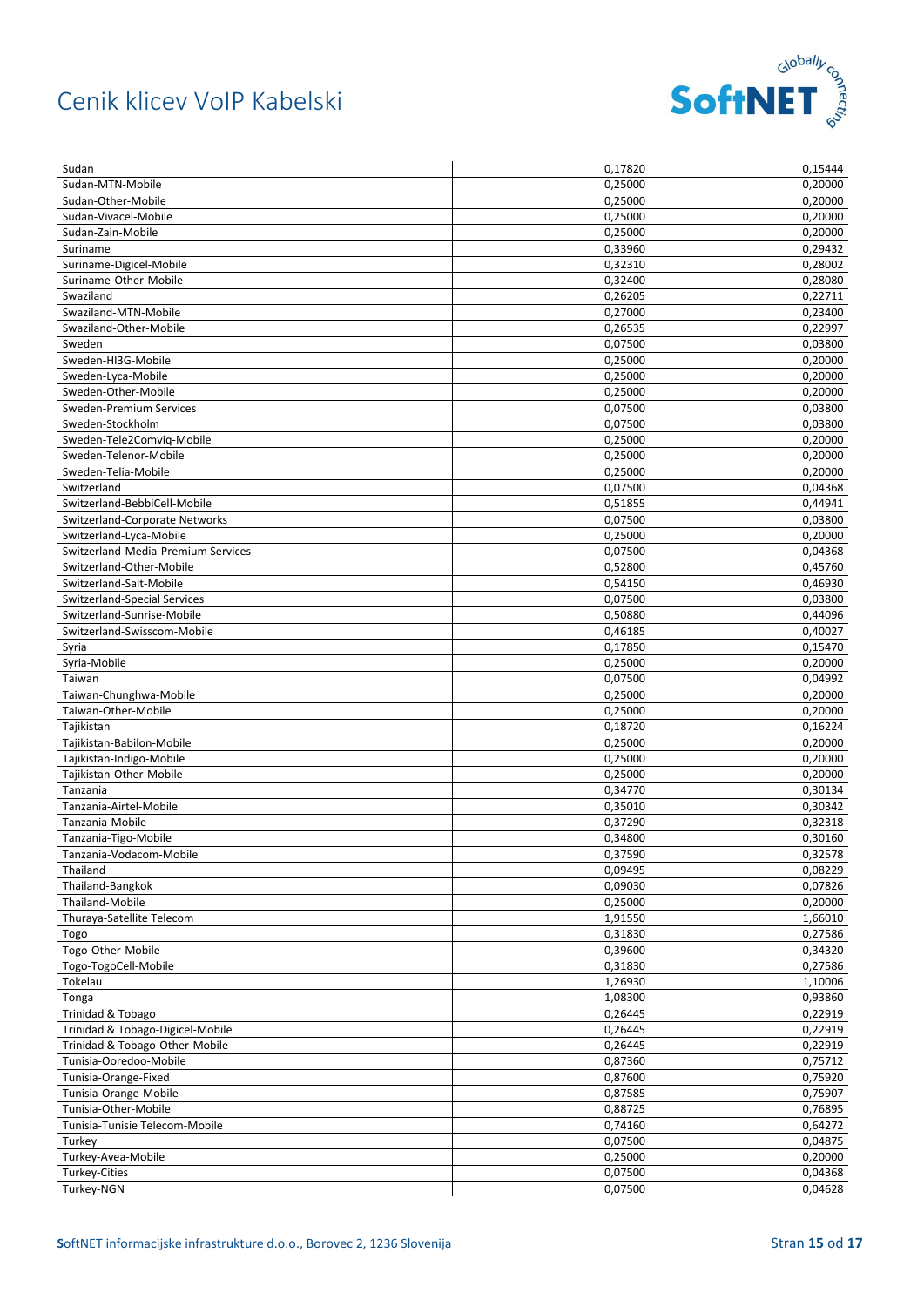

| <b>Turkey-North Cyprus</b>              | 0,07500              | 0,05928 |
|-----------------------------------------|----------------------|---------|
| Turkey-Other-Mobile                     | 0,25000              | 0,20000 |
| Turkey-Turkcell North Cyprus-Mobile     | 0,25000              | 0,20000 |
| Turkey-Turkcell-Mobile                  | 0,25000              | 0,20000 |
| Turkey-Turktelecom-Mobile               | 0,25000              | 0,20000 |
| Turkey-Vodafone North Cyprus-Mobile     | 0,25000              | 0,20000 |
| Turkey-Vodafone(Telsim)-Mobile          | 0,25000              | 0,20000 |
| Turkmenistan                            | 0,14235              | 0,12337 |
| Turkmenistan-Mobile                     | 0,25000              | 0,20000 |
| <b>Turks and Caicos Islands</b>         | 0,23955              | 0,20761 |
| Turks and Caicos Islands-Digicel-Mobile | 0,26580              | 0,23036 |
| Turks and Caicos Islands-Other-Mobile   | 0,30315              | 0,26273 |
| Tuvalu                                  | 1,45155              | 1,25801 |
| Uganda                                  | 0,45105              | 0,39091 |
| Uganda-Africell-Mobile                  | 0,39840              | 0,34528 |
| Uganda-Airtel-Mobile                    | 0,33675              | 0,29185 |
| Uganda-MTN-Fixed                        | 0,38175              | 0,33085 |
| Uganda-MTN-Mobile                       | 0,36105              | 0,31291 |
| Uganda-Other-Mobile                     | 0,46200              | 0,40040 |
| Uganda-Ugatel-Mobile                    | $\overline{0,}46200$ | 0,40040 |
| Ukraine                                 | 0,16560              | 0,14352 |
| Ukraine-Astelit-Mobile                  | 0,27450              | 0,23790 |
| Ukraine-Kyivstar-Mobile                 | 0,25000              | 0,21580 |
| Ukraine-Media-Premium Services          | 0,16650              | 0,14430 |
| Ukraine-MTS-Mobile                      | 0,25050              | 0,21710 |
| Ukraine-Other-Mobile                    | 0,25000              | 0,21177 |
| Ukraine-PeopleNet-Mobile                | 0,25000              | 0,21424 |
| Ukraine-Ukrtelecom-Mobile               | 0,30300              | 0,26260 |
| Ukraine-Voip                            | 0,16650              | 0,14430 |
| <b>United Arab Emirates</b>             | 0,19125              | 0,16575 |
| United Arab Emirates-Etisalat-Mobile    | 0,25000              | 0,20000 |
| United Arab Emirates-Other-Mobile       | 0,25000              | 0,20000 |
| United Kingdom                          | 0,07500              | 0,03800 |
| United Kingdom-Corporate Networks       | 0,11760              | 0,10192 |
| United Kingdom-EE(Orange)-Mobile        | 0,25000              | 0,20000 |
| United Kingdom-EE(T-Mobile)             | 0,25000              | 0,20000 |
| United Kingdom-Freephone                | 0,07500              | 0,03800 |
| United Kingdom-H3G-Mobile               | 0,25000              | 0,20000 |
| United Kingdom-Jersey Telecom-Mobile    | 0,33345              | 0,28899 |
| United Kingdom-Local Call               | 0,15270              | 0,13234 |
| United Kingdom-Lyca-Mobile              | 0,25000              | 0,20000 |
| United Kingdom-National Call            | 0,22665              | 0,19643 |
| United Kingdom-National Wide            | 0,07500              | 0,03800 |
| United Kingdom-Other-Mobile             | 0,30090              | 0,26078 |
| United Kingdom-Personal Services        | 0,40545              | 0,35139 |
| United Kingdom-Premium Services         | 0,07500              | 0,03800 |
| United Kingdom-Telefonica UK(O2)-Mobile | 0,25000              | 0,20000 |
| United Kingdom-Vodafone-Mobile          | 0,25000              | 0,20000 |
| United Kingdom-Voip                     | 0,07500              | 0,03800 |
| United States of America                | 0,07500              | 0,03800 |
| United States of America-Alaska         | 0,12255              | 0,10621 |
| United States of America-Directory      | 0,23055              | 0,19981 |
| United States of America-Hawaii         | 0,07500              | 0,03800 |
| United States of America-High Cost 1    | 0,11730              | 0,10166 |
| United States of America-High Cost 2    | 0,11730              | 0,10166 |
| United States of America-High Cost 3    | 0,11730              | 0,10166 |
| United States of America-High Cost 4    | 0,11730              | 0,10166 |
| United States of America-Megapolis      | 0,07500              | 0,03800 |
| Uruguay                                 | 0,07500              | 0,06461 |
| Uruguay-Ancel-Mobile                    | 0,25000              | 0,20000 |
| Uruguay-Claro-Mobile                    | 0,25000              | 0,20000 |
| Uruguay-Montevideo                      | 0,07500              | 0,05135 |
| Uruguay-Movistar-Mobile                 | 0,25000              | 0,20000 |
| Uruguay-Other-Mobile                    | 0,25000              | 0,20000 |
| US Virgin Islands                       | 0,07500              | 0,04264 |